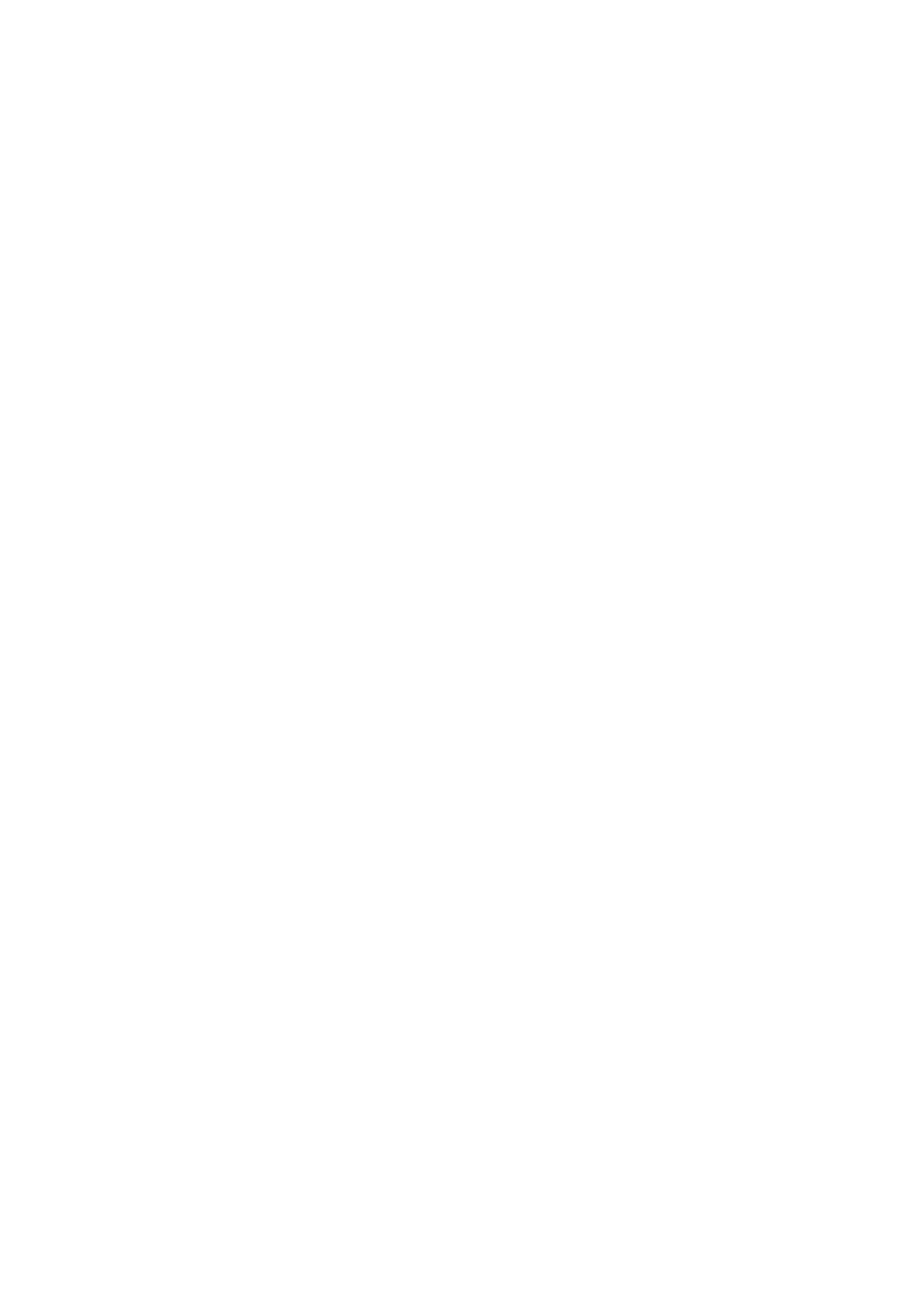

## **EASO Asylum Report 2020**

**Annual Report on the Situation of Asylum in the European Union**

**EXECUTIVE SUMMARY**

SUPPORT IS OUR MISSION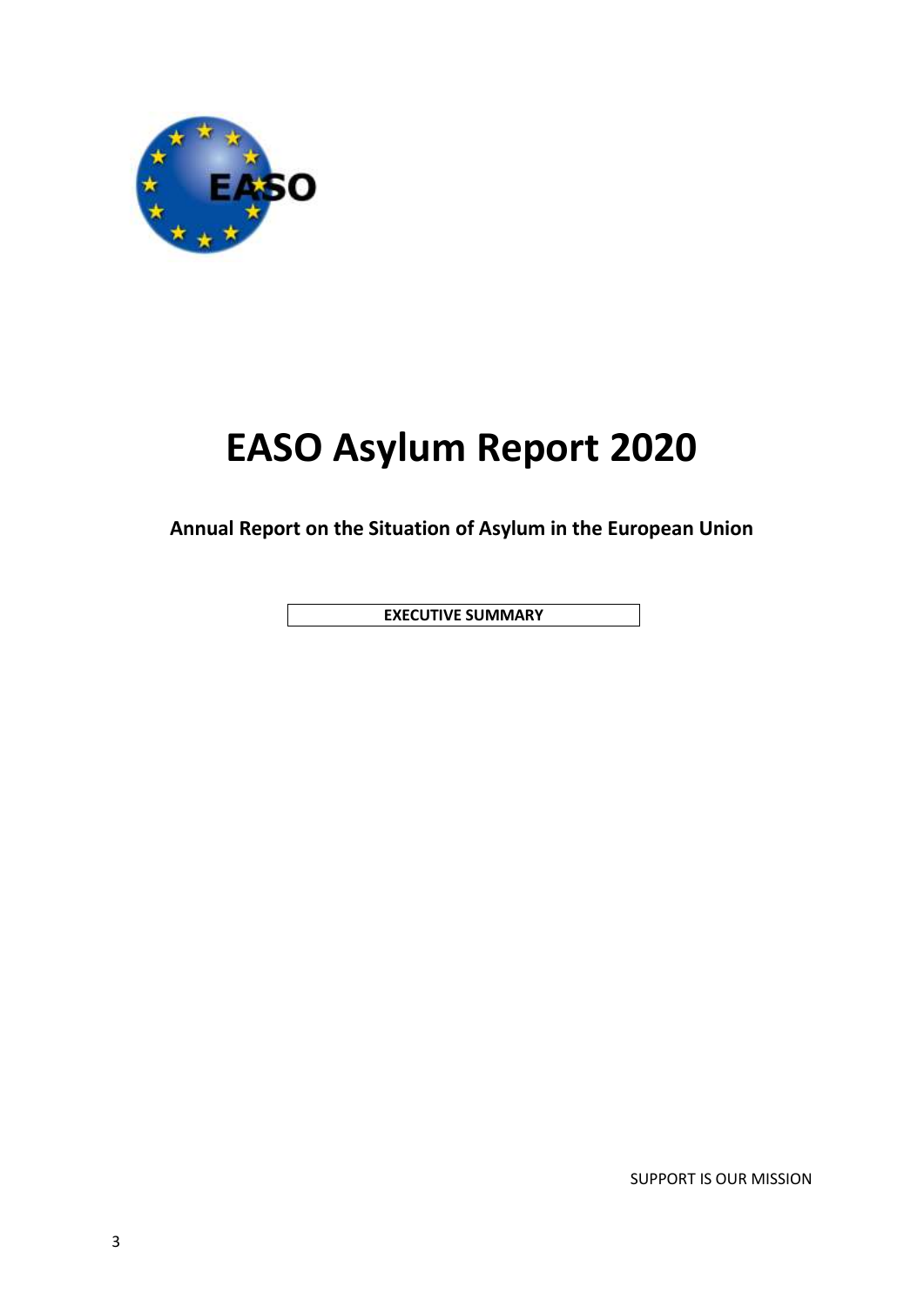Cover image: UN Photo/Eskinder Debebe Icons and illustrations: iStock by Getty Images, Microsoft 365

© European Asylum Support Office, 2020 Reproduction is authorised provided the source is acknowledged.

For any use of reproduction of photos or other material that is not under the EASO copyright, permission must be sought directly from the copyright holder.

ISBN 978-92-9485-212-0 DOI 10.2847/384244 Catalogue number BZ-04-20-293-EN-N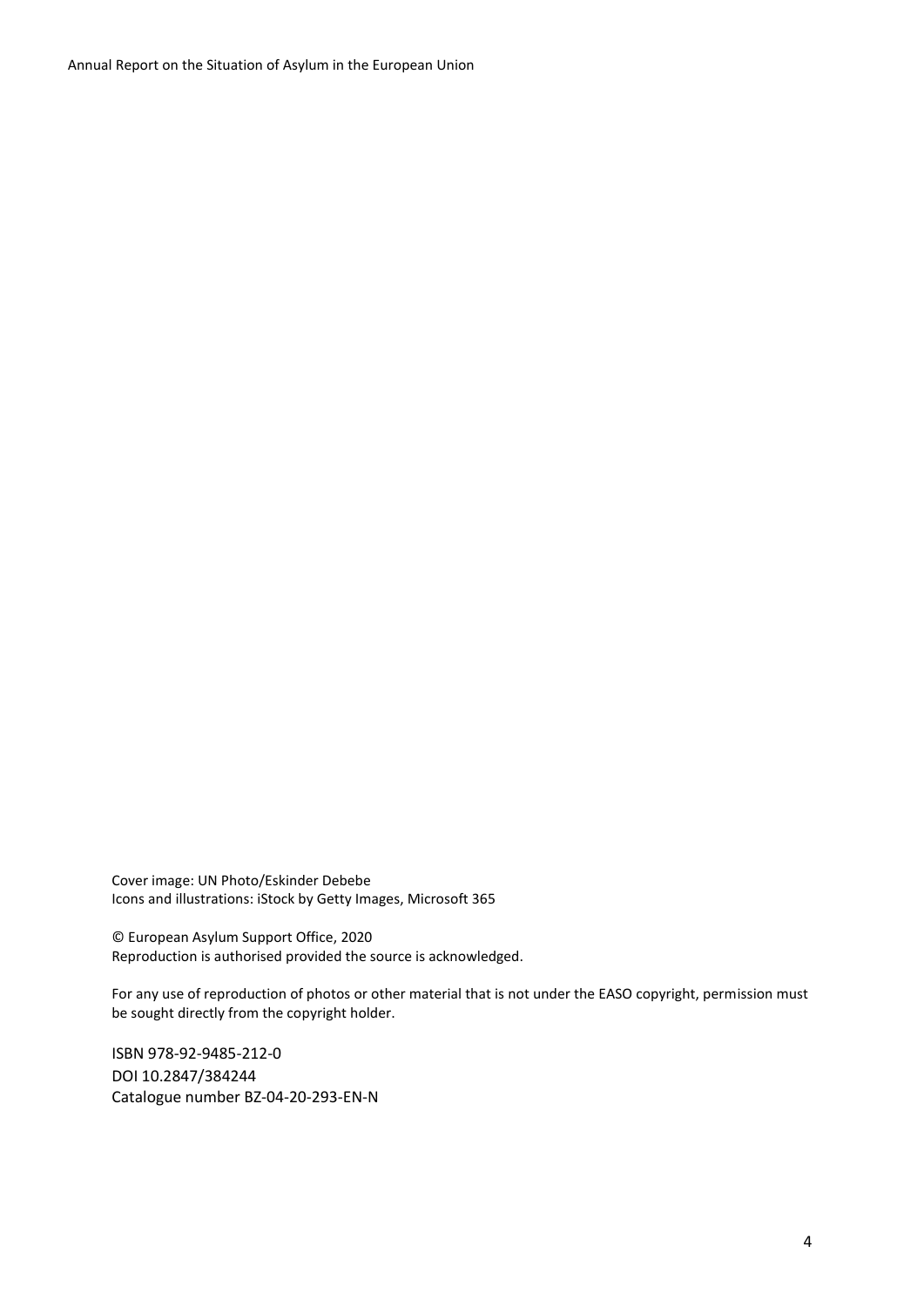### **Foreword**

With Europe experiencing yet again an increase in the number of applications for international protection in 2019 (for the first time since 2015), asylum remains a high priority in the EU policy agenda. As the trends change over time, we remain collectively working toward providing optimal solutions to persons in need of protection, while maintaining the integrity of national asylum systems.

The 2020 edition of the *[EASO Asylum Report](https://easo.europa.eu/asylum-report)* offers a concise and comprehensive overview of key developments in international protection and the functioning of the Common European Asylum System (CEAS). To produce its annual flagship report, EASO collects and analyses information from a wide range of reliable sources to provide an in‐depth look at policy changes and improvements over the course of the year, while underlining challenges which remain to be addressed.



As EASO celebrates its 10-year anniversary in 2020, we are reminded of the agency's growing importance in providing operational and technical assistance in asylum matters to EU+ countries. The information produced by EASO is vital to enable policy-makers to make informed decisions, to help countries cope with an ever-changing landscape of migratory patterns and to empower national administrations in processing, case by case, a continuous stream of applications.

We look forward to the long-awaited adoption of a new regulation for the European Union Asylum Agency, which will transform EASO into a fully-fledged EU agency, strengthen its role and expand its mandate. As the centre of expertise on asylum, EASO will continue to provide service-oriented, impartial and transparent support toward the effective implementation of CEAS.

I am grateful for the on-going collaboration with all our partners towards common, transparent and sustainable asylum systems across Europe. Efficient systems can respond rapidly to the changing patterns in migration flows and ensure a clear, fair and dignified process to each applicant for international protection. We are already seeing global and national situations emerging in 2020 which may lead to more people seeking refuge. Now, more than ever, we must continue to work towards a truly common European asylum system by attaining convergence in addressing the needs for international protection and showing solidarity with Member States which are under the greatest pressure.

**Nina Gregori**

Nu4 fry

Executive Director European Asylum Support Office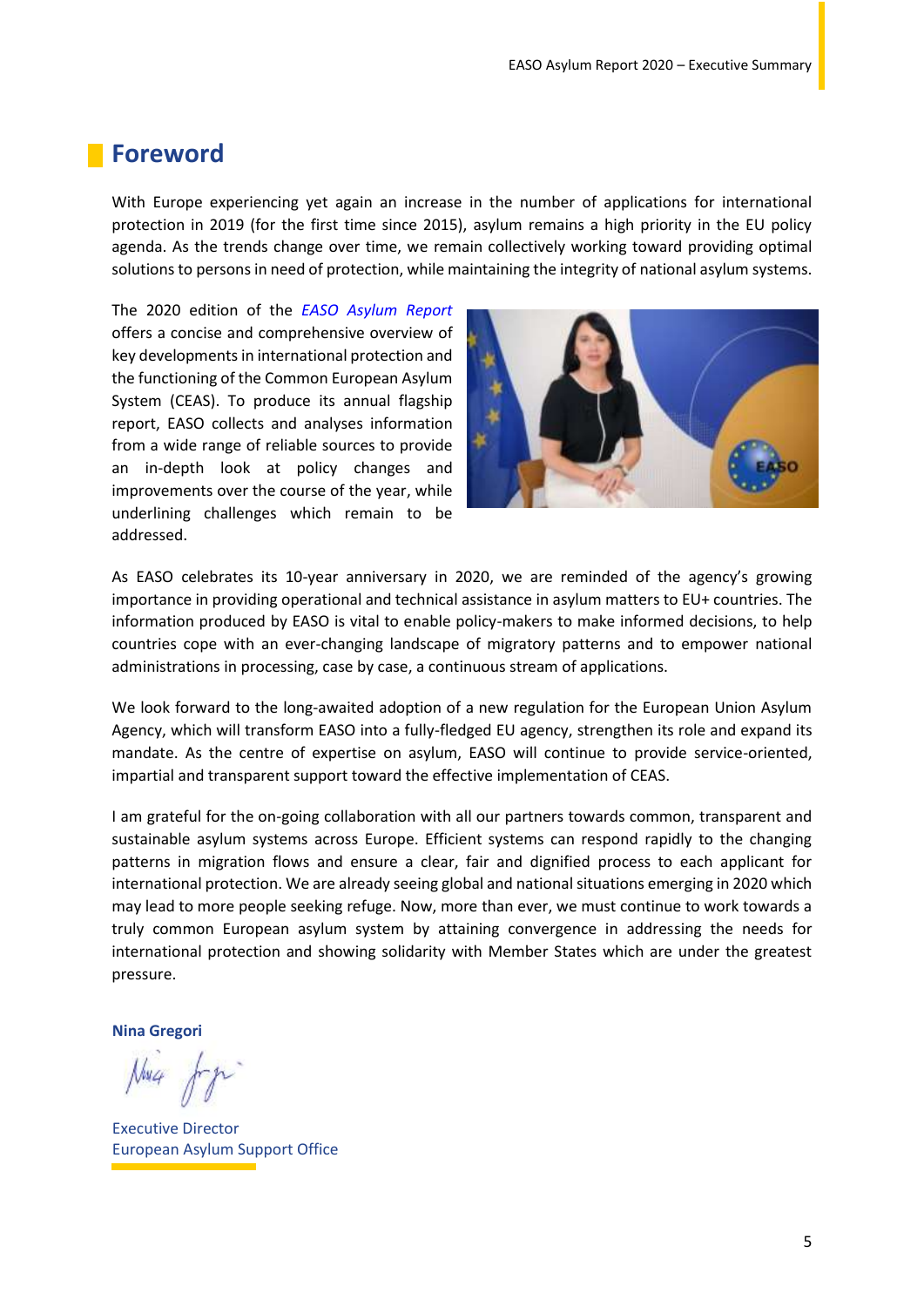## **Introduction**

The *[EASO Asylum Report 2020](https://easo.europa.eu/asylum-report)* provides a comprehensive overview of developments in the field of international protection at the European and national levels. Based on a wide range of sources, the report presents a brief overview of the global context of asylum, highlights developments in the European Union (EU) and examines the main trends and changes in legislation, policies, practices and case law across EU Member States, Iceland, Liechtenstein, Norway and Switzerland (EU+ countries). The report focuses on key areas of the Common European Asylum System (CEAS), while taking into consideration the broader context of migration and fundamental rights.

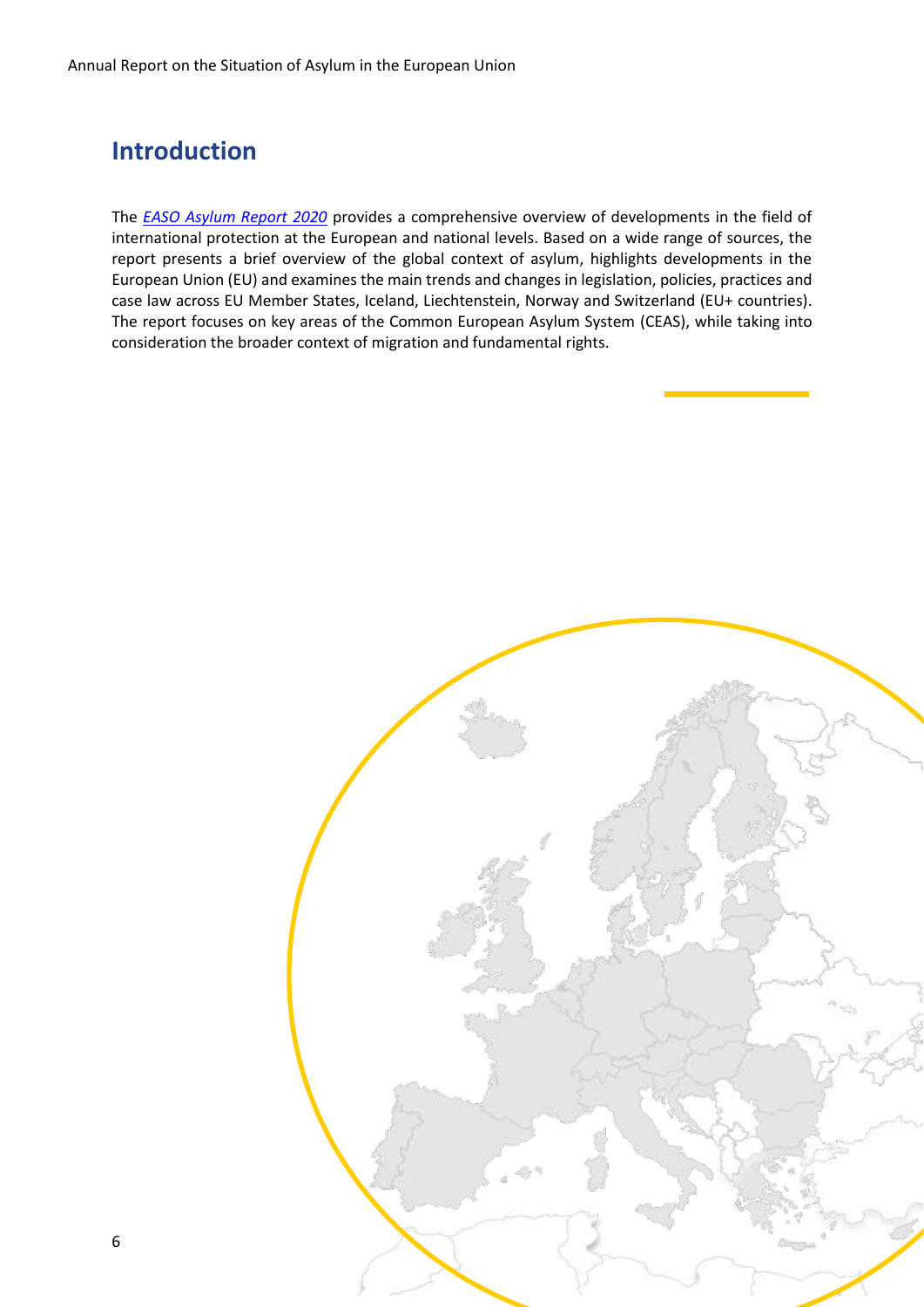## **1. Global overview of the field of asylum in 2019**



Forced displacement due to conflict, persecution, human rights violations, natural disasters and degrading ecosystems is a reality for millions of people across the globe who flee their homes in search of security. Over the past few years, major population displacements were caused by conflict, extreme violence and severe political instability in several regions of the world.

Among persons affected by displacement, a 'refugee' by definition is someone who has been forced to flee his/her country due to a well-founded fear of being persecuted for reasons of race, religion, nationality, membership of a particular social group or political opinion. 'Internally displaced persons' have not crossed the border of their country but may still find themselves in a vulnerable situation.

In the context of Europe, international protection encompasses refugee status and subsidiary protection status. The latter refers to persons, who do not qualify for refugee status but are eligible for protection because they run the risk of serious harm, consisting of the death penalty or execution; torture or inhuman or degrading treatment or punishment in the country of origin; or serious and individual threat to their life due to indiscriminate violence in situations of international or internal armed conflict.

In June 2019, the United Nations High Commissioner for Refugees (UNHCR) reported a total population of concern of 79.4 million people, including 20.2 million refugees, 3.7 million asylum-seekers, 531 000 returned refugees, 43.9 million internally displaced people (IDPs), 2.3 million returned IDPs and 3.9 million stateless people under UNHCR's mandate.

The 6.6 million refugees from Syria made up approximately one-third of the global refugee population, followed by Afghanistan and South Sudan, with 2.7 million and 2.2 million respectively. For those seeking protection, the largest group of asylum applicants in 2019 were Venezuelan nationals.

Countries neighbouring the epicentre of a crisis are often the first in line to accommodate displaced persons. In 2019, in absolute terms, Turkey by far hosted the highest numbers of refugees, followed by Pakistan, Uganda, Germany and Sudan. In relative terms, Lebanon, Jordan and Turkey hosted the highest shares of refugees in relation to their population sizes.

As the number of displaced persons continues to grow globally, governments, international organisations and civil society organisations are developing strategies to respond effectively to complex challenges presented by forced displacement. The first [Global Refugee Forum](https://www.unhcr.org/global-refugee-forum.html) took place in December 2019 to monitor developments and review progress on the action plan set under the Global Compact for Refugees in 2018. The compact addresses, among others, sharing responsibility, the reception of refugees, and supporting host communities in a sustainable way.

Nationals from Syria accounted for one-third of the global refugee population, with 6.6 million who have fled their country.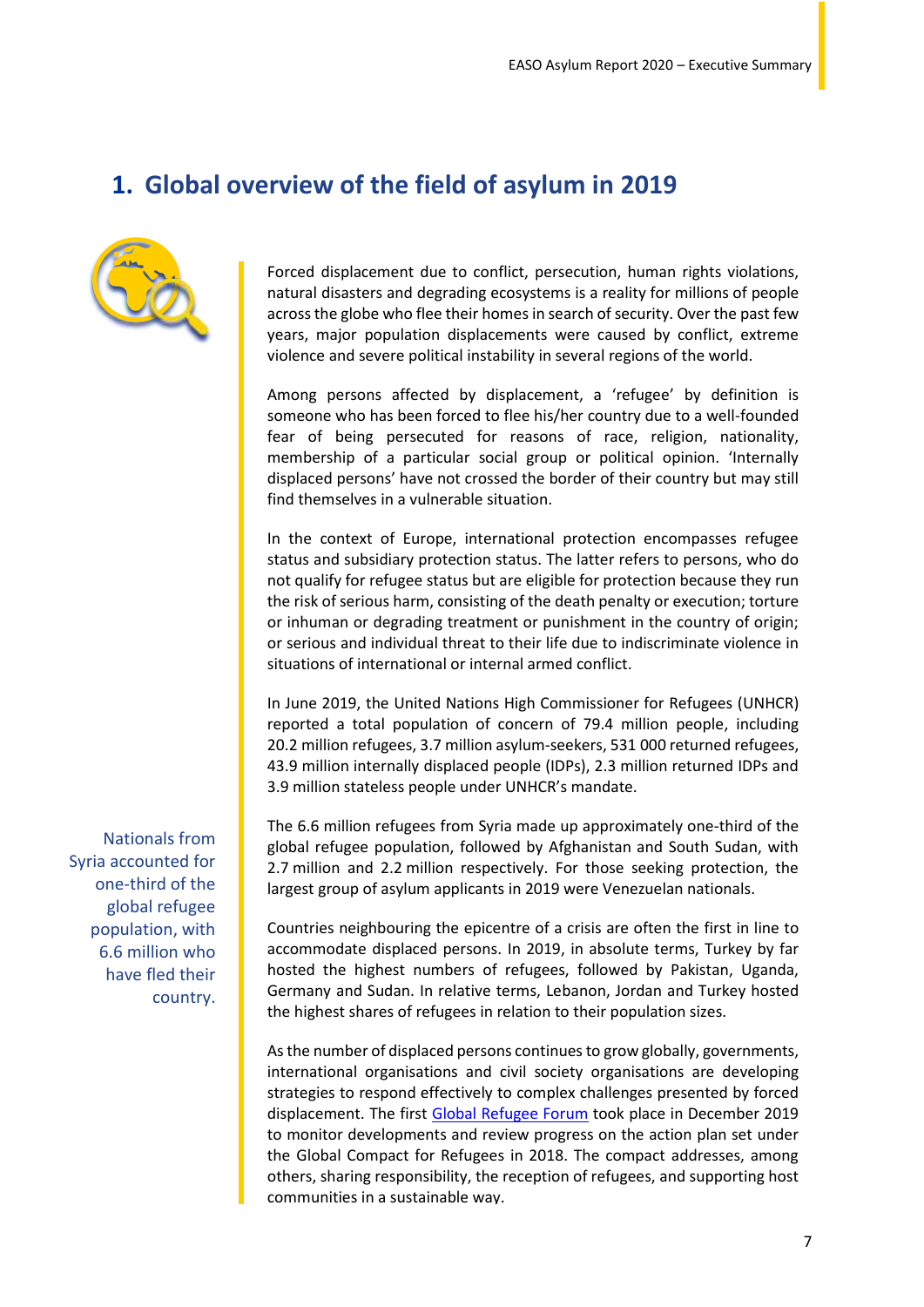New initiatives continue to surface globally, allowing various areas of forced migration to be pushed to the forefront and addressed within wider audiences. Two topics which attracted increased attention in 2019 are statelessness and mobility due to climate- and environment-related reasons.

An often overlooked aspect of forced migration, statelessness has gained more notice over 2019 as the scope of the issue became more evident. In October 2019, an international High-Level Segment on Statelessness marked the mid-point of the #IBelong campaign, an initiative launched by UNHCR in 2014 to end statelessness by 2024. The event assessed the achievements made to date on the 10 goals of the [Global Action Plan to End Statelessness.](https://resourcecentre.savethechildren.net/library/global-action-plan-end-statelessness-2014-24)

While the impact of climate disasters on population displacement is not a new phenomenon, it is gaining a more central place in humanitarian, policy and legislative discourse surrounding displacement. The growing recognition of the impact of environmental factors on human mobility has triggered policy discussions, both at regional and global levels, to address its impact.

### **Share of refugees and host countries globally, 2019**



*Source: EASO and UNHCR.* 

 $\overline{1}$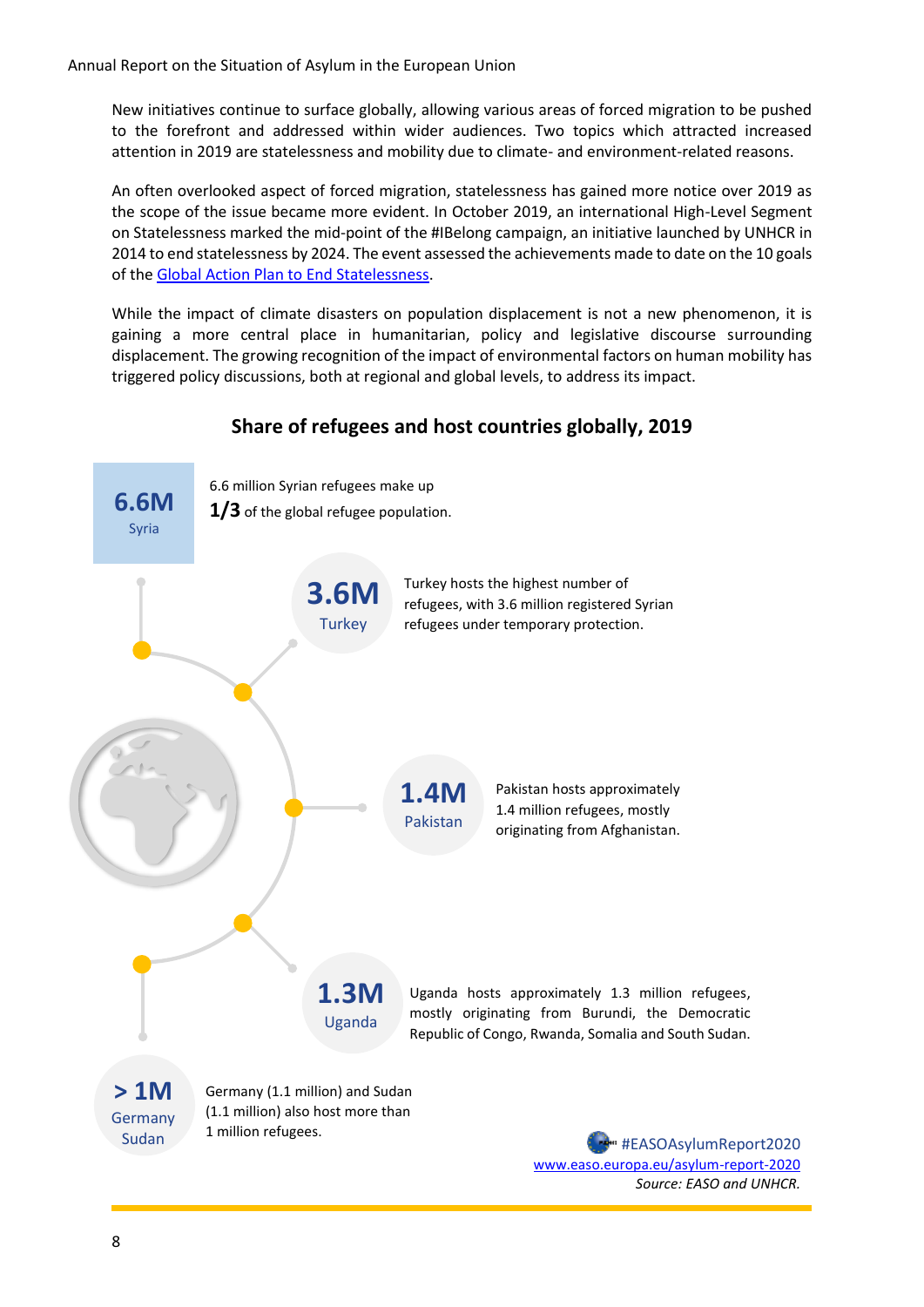## **2. Developments in the European Union**



In 2019, no major legislative progress was noted regarding the adoption of the CEAS reform package. In light of the elections for the European Parliament, the negotiations for the reform package were referred to the next parliamentary term. However, progress was made in legislative areas directly related to asylum. In May 2019, the Council of the EU adopted two regulations establishing a framework for the inter-operability of EU information systems in the areas of justice and home affairs. In addition, in June 2019, the Council adopted its partial common position on the recast Return Directive which was proposed by the European Commission in September 2018.

The topic of asylum remained high on the EU political agenda in 2019. Pending legislative negotiations, considerable work was accomplished in policy implementation and practical cooperation among EU+ countries. The EU's Strategic Agenda for 2019-2024, which was adopted by the European Council in June 2019, set the main priorities for the next institutional cycle, including migration and asylum as priority areas with a focus on border management informed by the values of the EU; cooperation with countries of origin and transit; and a much-needed consensus on the reform of the Dublin system to achieve a balance of responsibility and solidarity.

In January 2020, the European Commission published its new work programme, having as one of its priorities the launch of a new pact which will acknowledge the inter-connectedness of internal and external aspects of migration and will strive for more resilient, more humane and more effective migration and asylum systems.

In October 2019, the European Commission published a [Progress Report on](https://ec.europa.eu/home-affairs/sites/homeaffairs/files/what-we-do/policies/european-agenda-migration/20191016_com-2019-481-report_en.pdf)  [the Implementation of the European Agenda on Migration](https://ec.europa.eu/home-affairs/sites/homeaffairs/files/what-we-do/policies/european-agenda-migration/20191016_com-2019-481-report_en.pdf) which took stock of major achievements since 2015 and focused on developments in 2019. While the pace of legislative reforms has been gradual, progress was made at a faster pace in policy implementation and consolidating the EU toolbox for effective migration and asylum management, including swift operational and financial support to Member States experiencing increased pressure.

Despite the overall decrease in the number of arrivals at the EU external borders in 2019, different trends emerged across migration routes into Europe. The Western and Central Mediterranean routes had fewer arrivals compared to 2018, while the Eastern Mediterranean and Western Balkan routes experienced increased arrivals.

A key dimension of the EU approach to address the Eastern Mediterranean route is the partnership with Turkey through the **EU-Turkey Statement**. As a result of the statement, after four years of implementation, irregular arrivals from Turkey to the EU remained 94 % lower than before the agreement, and a cumulative total of about 27 000 Syrian refugees have been resettled from

The European Council adopted the EU's Strategic Agenda for 2019- 2024, with asylum as a priority area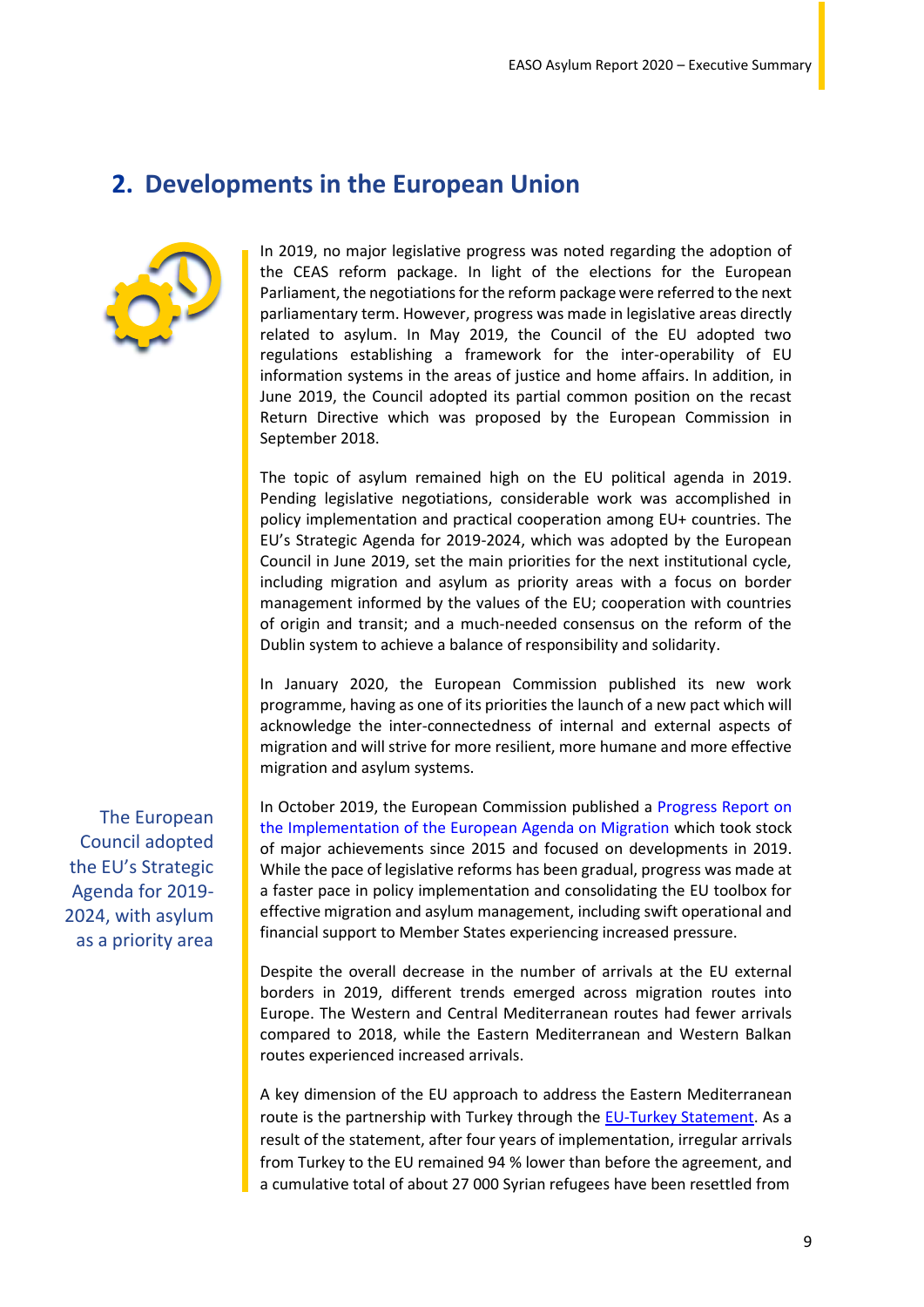Turkey to an EU+ country. For the period 2016-2025, a total of €6 billion has been allocated through the Facility for Refugees to support refugees and host communities in Turkey, focusing on humanitarian assistance, education, health, municipal infrastructure and socio-economic support. An area in which more progress is needed is the implementation of returns from the Greek islands to Turkey.

The disembarkation of migrants rescued in the Mediterranean Sea continued in 2019, underlining the need for a more systematic and coordinated EU approach to disembarkations including first reception, registration and relocation. A Ministerial Meeting on Migration in September 2019, involving Member States, the Presidency of the Council of the EU and the European Commission, led to a Joint Declaration of Intent concluded by France, Germany, Italy and Malta for a structured emergency procedure to manage disembarkations and relocation arrangements. The European Commission launched a process to develop Standard Operating Procedures based on the declaration, which led to a common understanding among Member States and which is being applied operationally.

Resettlement remained high on the policy agenda related to asylum during 2019. It is an integral component of the collective efforts by the EU to provide protection to those who need it by transferring refugees from an asylum country to another state that has agreed to admit them and ultimately grant them permanent settlement. The European Resettlement Scheme was launched in July 2015 and, as of December 2019, two successful resettlement programmes have assisted more than 65 000 people.

Throughout 2019, the EU continued its cooperation with external partners to manage migratory pressures through a comprehensive approach rooted in multilateralism. The aims of activities implemented under the external dimension of the EU migration policy included preventing irregular migration; enhancing cooperation with third countries on returns and readmission; addressing the root causes of migration by improving opportunities in countries of origin and increasing investments in partner countries; and ensuring legal pathways to Europe for those in need of international protection.

In its role to ensure a harmonised interpretation and application of EU law, the Court of Justice of the European Union (CJEU) issued 12 judgments in 2019 related to preliminary rulings on interpreting the CEAS. For example, the Court ruled on:

- The applicability of the recast Asylum Procedures Directive in relation to existing international protection in Member States and the role of judicial institutions in reversing first instance decisions;
- Revocation of international protection and the validity of certain provisions in the recast Qualification Directive;
- Withdrawal of material reception conditions as a form of sanction, in light of the recast Reception Conditions Directive, Article 20(4); and
- Assessment of dependents considered to be broader family members (not immediate family) and procedural aspects of the family reunification procedure.

The Court also interpreted key concepts and technical aspects of the Dublin system in light of the [Charter of Fundamental Rights of the European Union](https://eur-lex.europa.eu/legal-content/EN/TXT/PDF/?uri=CELEX:12012P/TXT&from=EN) and clarified preliminary issues as a result of the withdrawal of the United Kingdom from the EU (Brexit).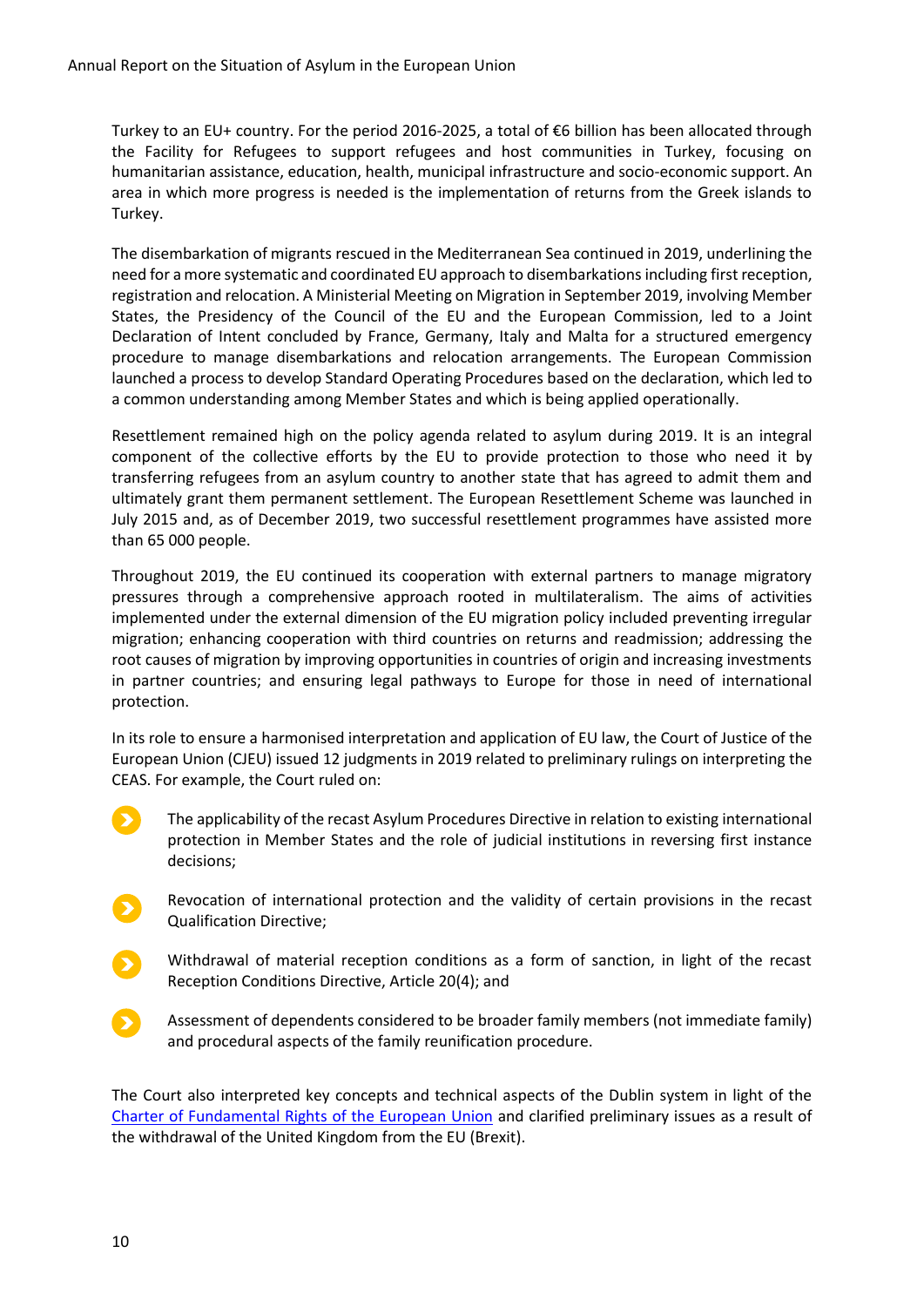|  | <b>Fostering</b><br>practical<br>cooperation<br>among EU+<br>countries                                                                                | <b>Facilitating</b><br>the sharing of<br>information<br>and expertise                                                                 | <b>Producing</b><br>evidence-<br>based input<br>to inform<br>policy-making                   |  |
|--|-------------------------------------------------------------------------------------------------------------------------------------------------------|---------------------------------------------------------------------------------------------------------------------------------------|----------------------------------------------------------------------------------------------|--|
|  | <b>EASO</b><br>support to<br>countries<br>in 2019                                                                                                     | <b>EASO continues to</b><br>actively contribute to the<br>implementation of the<br><b>Common European</b><br>Asylum System (CEAS) by: |                                                                                              |  |
|  | <b>Providing operational and</b><br>technical support to EU Member<br><b>States experiencing pressure on</b><br>their asylum and reception<br>systems |                                                                                                                                       | <b>Providing</b><br>assistance to<br>and promoting<br>cooperation<br>with third<br>countries |  |
|  |                                                                                                                                                       |                                                                                                                                       |                                                                                              |  |

*Source: EASO.*

In 2019, EASO's operational assistance reached unprecedented levels coordinating the deployment of over 900 persons (including EASO staff, experts from EU+ countries, temporary agency workers, interpreters, cultural mediators and security personnel) in four Member States (Cyprus, Greece, Italy and Malta). Close to 40 % of the agency's annual budget was spent on operational support in 2019.

In the area of third country support, EASO delivered capacity-building activities in 2019 in Western Balkan countries, Turkey and countries in the Middle East and North Africa (MENA) region.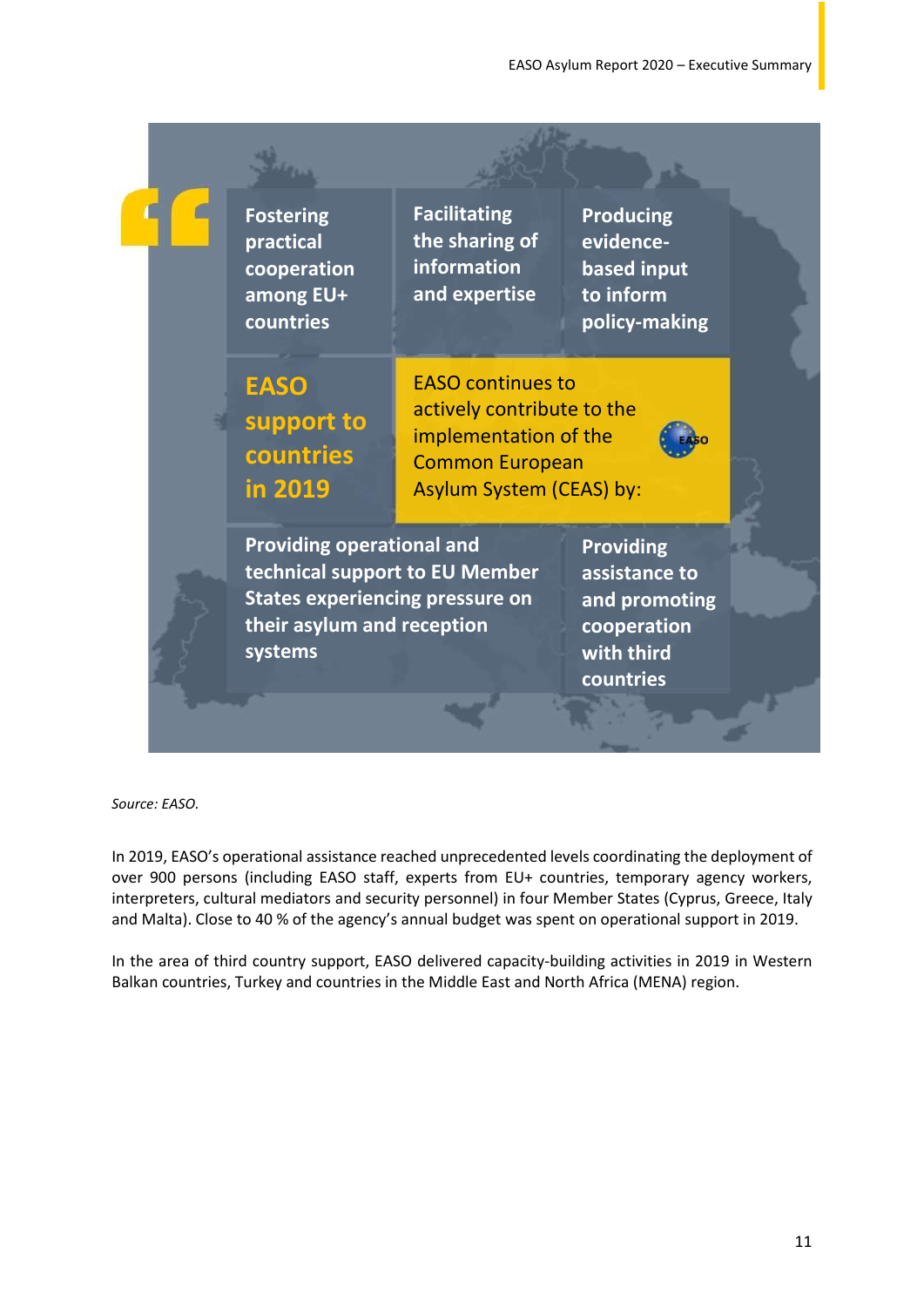## **3. Data on the Common European Asylum System**

In 2019, almost 740 000 applications for international protection were lodged in EU+ countries, an increase of 11 % compared to 2018. This was the first time since the migration crisis of 2015 that the number of applicants started to climb, in part due to a sharp rise in applications from Venezuelan and other Latin American nationals. In fact, top receiving countries, such as France, Greece and Spain, received more applicants in 2019 than during the migration crisis.

Applications continued to be concentrated in a small number of Member States. In 2019, France, Germany and Spain received more than one-half of all applications in EU+ countries, followed at a distance by Greece. In contrast, Italy received far fewer applications for the second consecutive year, associated with significantly reduced irregular migration along the Central Mediterranean route. Turning from absolute to relative numbers, based on EASO calculations, Cyprus, Greece and Malta received the most applications for international protection relative to their population sizes.

Three countries of origin accounted for one-quarter of all applications for international protection in EU+ countries in 2019. In absolute numbers, applicants from Syria lodged about 80 000 applications, followed by Afghanistan (about 61 000) and Venezuela (about 46 000). Often language, cultural connections or geographical proximity can play a role in where an application is lodged. This was typically the case for Latin Americans (Venezuelans and Colombians, but also nationals of Guatemala, Honduras and Nicaragua) who lodged applications primarily in Spain. Visa-free travel may also play a role in where an application is lodged. A significant new trend in 2019 was an increase in the number of applications lodged by citizens of countries who do not need a visa to enter the Schengen area, which accounted for more than one-quarter of all applications (about 188 500).



**Figure 1. Number of applications by top receiving countries in Europe, 2018-2019** 



Increase in applications lodged in EU+ countries in 2019 compared to 2018

*Source: Eurostat.*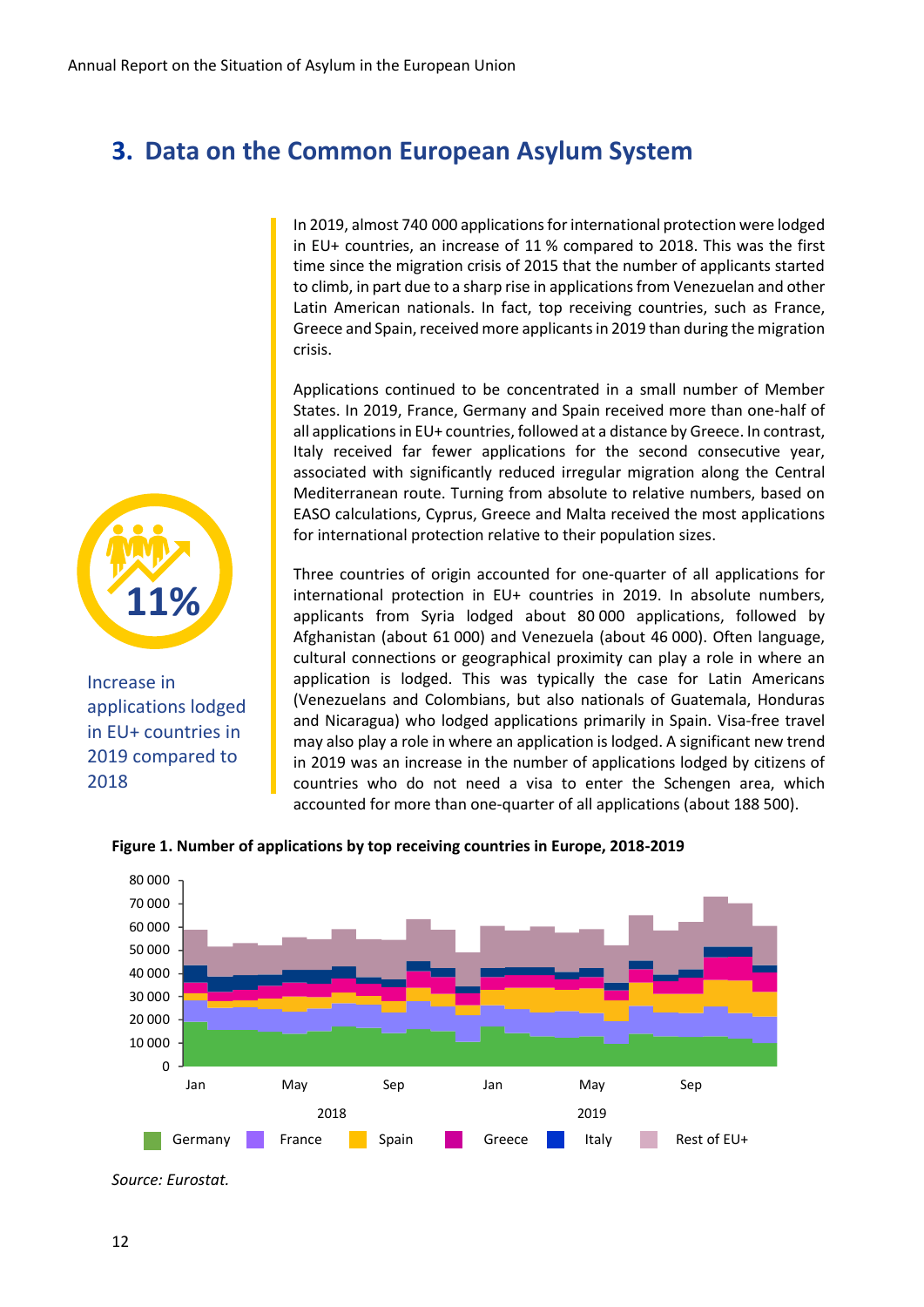In 2019, EU+ countries issued approximately 585 000 decisions on first instance applications. This indicated a continuation of the declining trend in the number of decisions rendered on applications for international protection since 2016. Five countries accounted for three-quarters of all decisions taken on international protection: France, Germany, Greece, Italy and Spain. Most first instance decisions were issued to nationals of Afghanistan, Syria and Venezuela, accounting for one-quarter of all decisions in EU+ countries in 2019. Applicants from Venezuela, Colombia, El Salvador, Palestine, Tunisia, Morocco and Yemen received significantly more decisions in 2019 compared to the year before.

Two-fifths of all first instance decisions were positive, that is, granting refugee status (accounting for more than one-half of all positive decisions), subsidiary protection or humanitarian protection (granted in almost equal shares).

A noticeable development in 2019 was the number of positive decisions granted to applicants from Venezuela. The recognition rate for Venezuelans was 96 % in 2019, compared to just 29 % in 2018. Other nationalities with high recognition rates included: Syrians (86 %), Eritreans (85 %) and Yemenis (82 %). In contrast, applicants from North Macedonia and Moldova received the lowest proportion of positive decisions, at 1 % each.

The number of applications that were withdrawn in 2019 rose by 20 % to reach approximately 69 500. Withdrawn applications, especially implicit ones, can serve as a proxy indicator of absconding and the beginning of secondary movements towards other EU+ countries. EASO's provisional Early Warning and Preparedness System (EPS) data suggest that almost three-quarters of all withdrawn applications at first instance in 2019 were implicit. Consistent with this interpretation, most withdrawals took place in frontline Member States, such as Greece and Italy, which together accounted for more than twofifths of all withdrawals.

At the end of 2019, close to 912 000 applications for international protection were still awaiting a decision in EU+ countries, representing almost 1 % more than in 2018. Overall, the backlog was still much higher than pre-crisis levels, which illustrates the heightened pressure under which EU asylum systems are currently operating. Germany continued to have by far the most open cases, but in contrast to many other EU+ countries, there was a reduction in the overall number between the end of 2018 and 2019. The stock of pending cases was considerable and growing in Belgium, Greece, France, Spain and the United Kingdom. Calculations based on Eurostat and EASO data highlight that more than one-half of the cases awaiting a decision, or over 540 000, were pending at first instance. In all countries with significant increases in the number of pending cases, the trend was largely driven by the fact that more applications were being lodged, and thus, most of the backlog was accrued at first instance.



#### **Pending applications for international protection in EU+ countries, at the end of the year, 2014- 2019**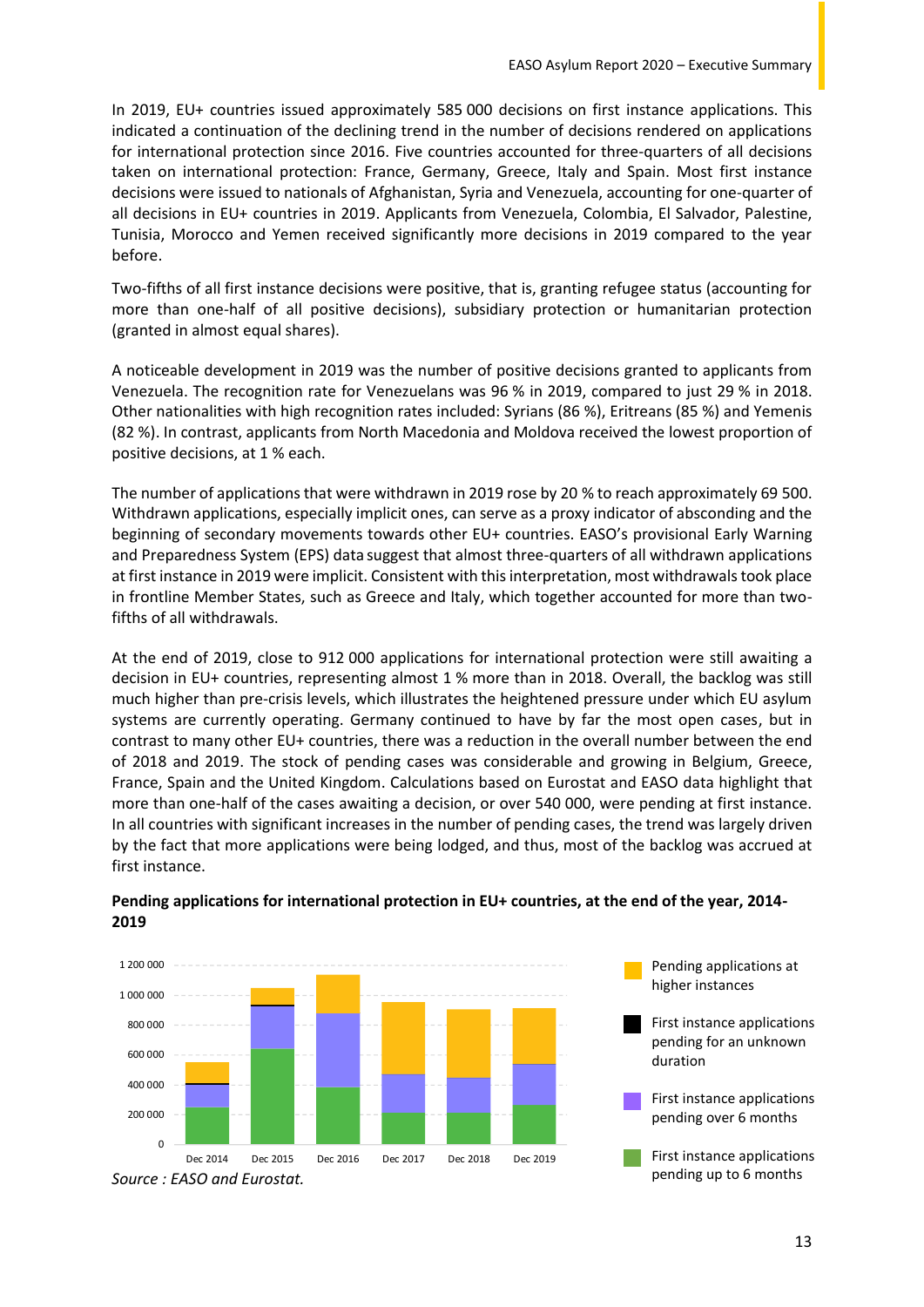



 #EASOAsylumReport2020 [www.easo.europa.eu/asylum-report-2020](http://www.easo.europa.eu/asylum-report-2020) *Source: EASO*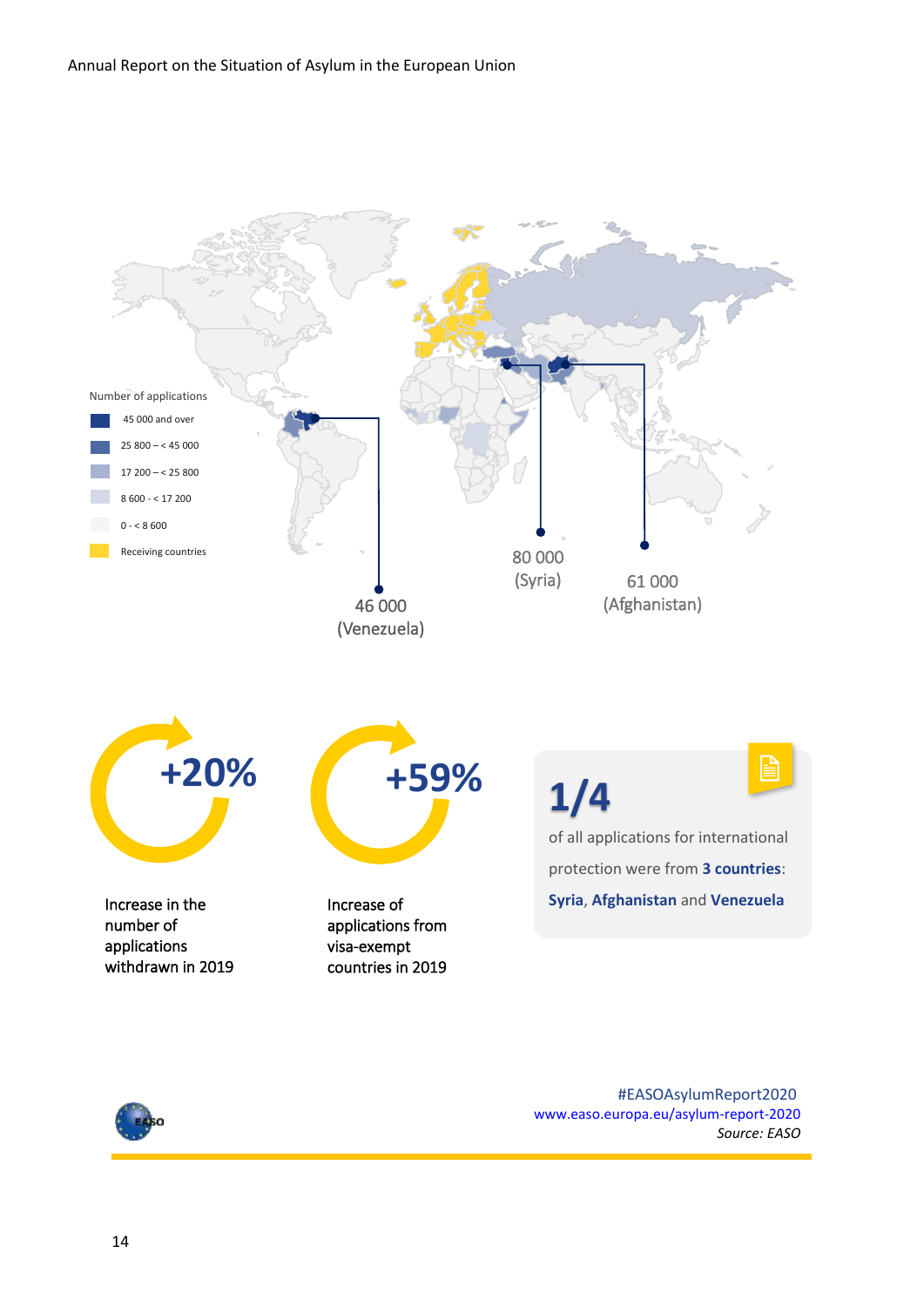## **4. The Dublin Procedure**



The Dublin III Regulation aims to define a clear and workable method to determine which Member State is responsible for the examination of each application for international protection. Its objective is to guarantee that applicants have effective access to procedures for granting international protection and that the examination of an application will be conducted by a single, clearly designated Member State. If, upon the examination of the Dublin criteria, it emerges that another Member State is responsible for processing an application, the Dublin system foresees the possibility for the physical transfer of the applicant to the designated responsible Member State.

Based on data exchanged through EASO's EPS, there was a 3 % increase in the number of decisions on outgoing Dublin requests in 2019 compared to 2018. This represented almost 145 000 decisions in total, including both requests and re-examination requests. The ratio of Dublin decisions to lodged asylum applications was 20 % in 2019, which may imply that a high number of applicants for international protection continued with secondary movements across EU+ countries.

As in previous years, Germany and France received the most decisions in response to Dublin requests, each representing just under one-third of total decisions. The main country responding to requests remained Italy, followed by Germany, Spain, Greece and France. The overall acceptance rate for decisions on Dublin requests, measured by the proportion of decisions accepting responsibility out of all decisions issued, dropped for the second year in a row in 2019, to 62 %.

The evocation of Article 17(1) of the Dublin Regulation, known as the discretionary or sovereignty clause, decreased significantly in 2019 to 6 900 cases. Under this clause, a Member State may decide to examine an application for international protection, even if it is not its responsibility under the criteria in the Dublin III Regulation.

EU+ countries implemented about 27 200 transfers, a 3 % decrease compared to 2018, which is in line with the small decrease in accepted requests. About 30 % of transfers were implemented by Germany, followed by France (20 %), the Netherlands (11 %), Greece (9 %), Poland and Austria (5 % each).

Relatively few legislative and policy developments related to the Dublin procedure occurred in 2019, with the exception of countries experiencing a significant rise in the number of asylum applicants placed in Dublin procedures, such as Belgium and the Netherlands. Most of these developments were related to institutional and organisational changes to reduce backlogs and increase efficiency within the Dublin system.

In 2019, EU+ countries implemented about 27 200 transfers, representing 3 % less than in 2018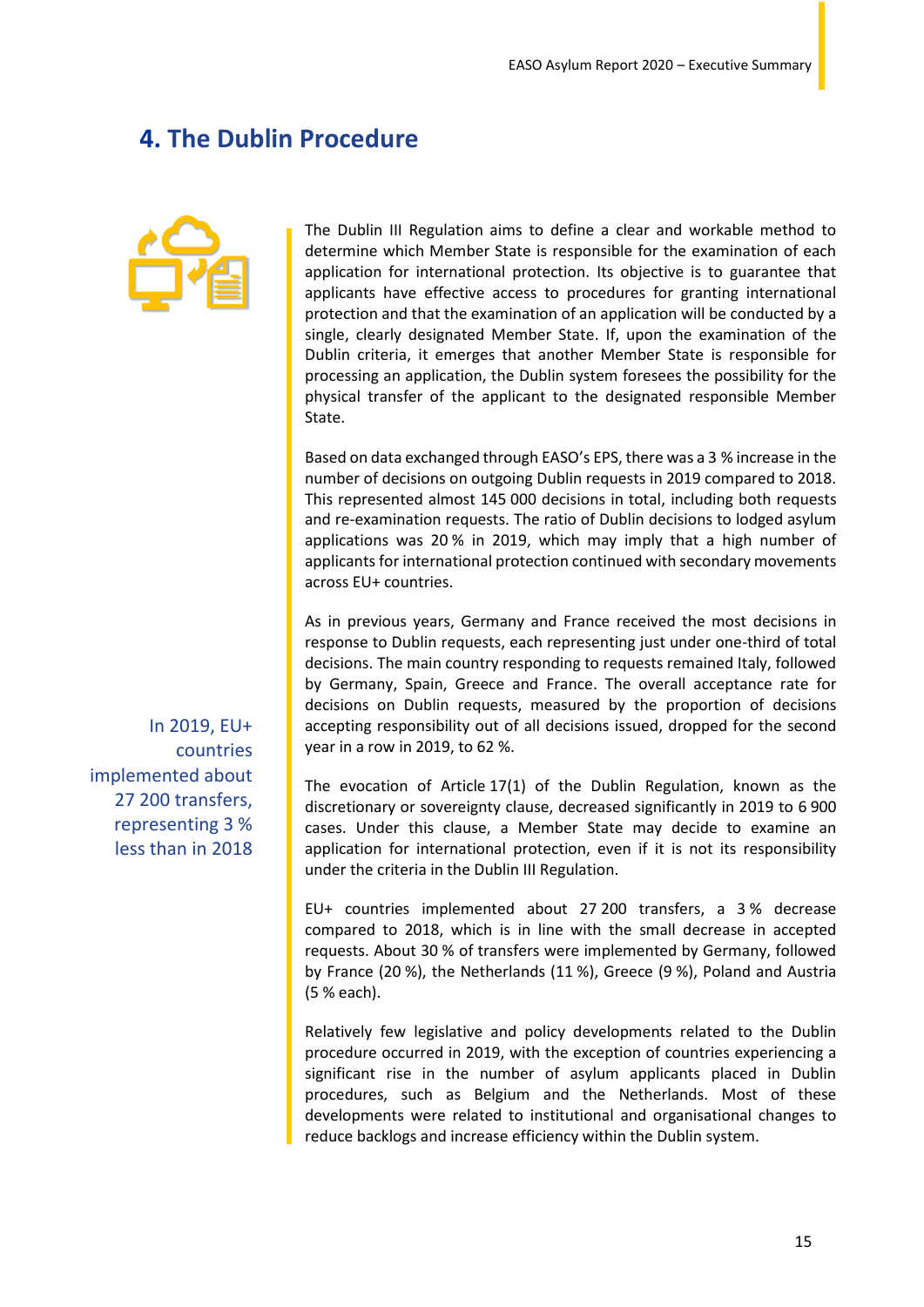Pending the future reform of the Dublin system, European and national courts continued to interpret some of the regulations and directives, delivering guidance based on individual cases. Under the Dublin III Regulation, Article 3(2), Member States shall become responsible for examining an application if there are substantial grounds to believe that there are systemic flaws in the asylum process and in the reception conditions in the Member State that would be designated as responsible based on the Dublin criteria. In 2019, transfers to other countries were not systematically suspended to any Member State. However, there is a lot of variation in practices in Member States when suspending transfers to specific Dublin Member States.

Civil society organisations voiced concerns about gaps in the methodology and the functioning of the Dublin system in practice. The rights of applicants should be safeguarded, while preventing secondary movements to another Member State at the same time. There should be positive incentives for both applicants and countries to follow the procedures of the system, instead of Member States increasing restrictions.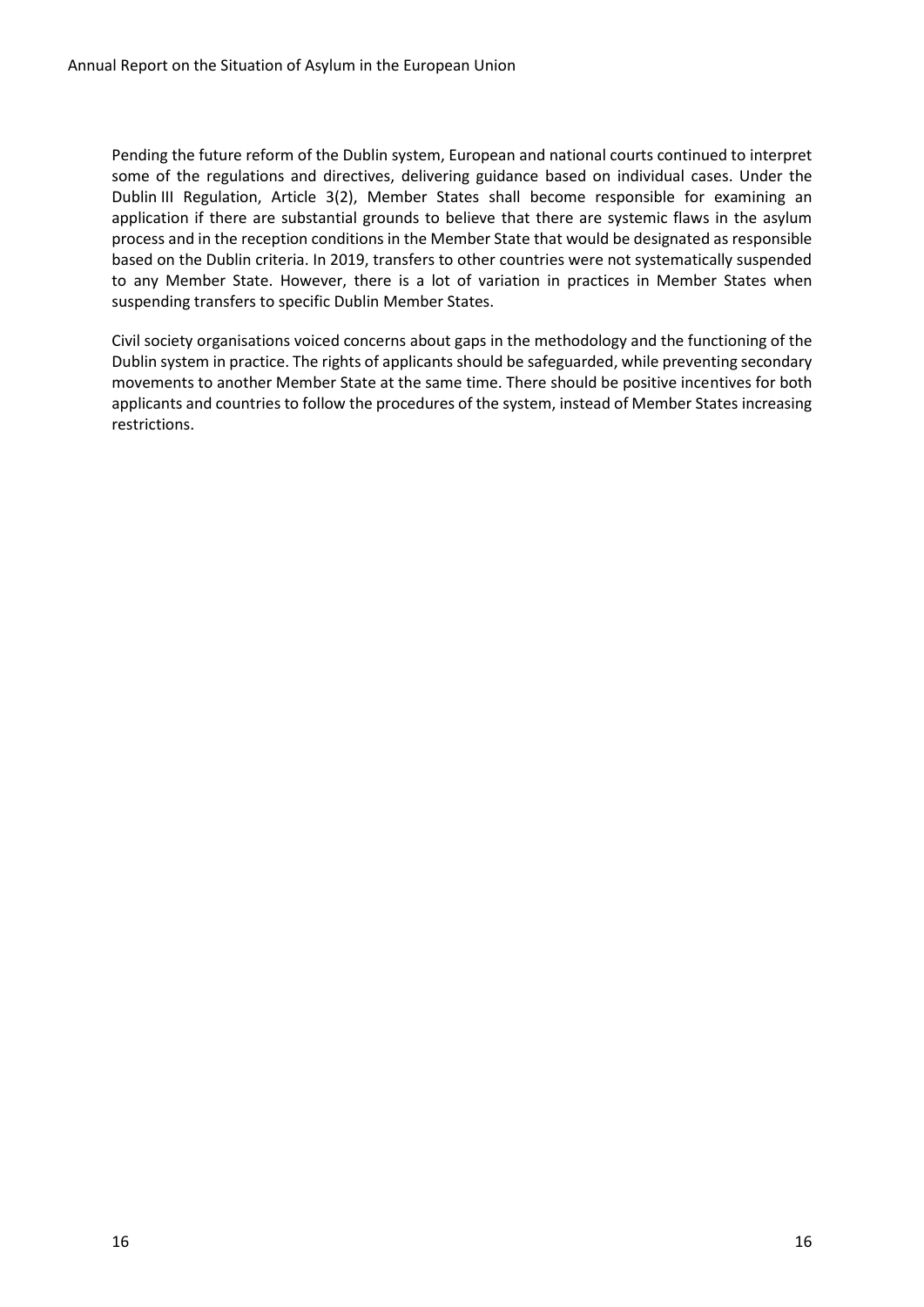## **5. Unaccompanied minors and vulnerable applicants**



The EU asylum acquis includes provisions on identifying and providing support to applicants who are in need of special procedural guarantees. Overall, effective and swift identification of vulnerable applicants remains a challenge, especially with regard to non-visible vulnerabilities, such as psychological consequences of torture or trauma.

Among vulnerable applicants, one of the key groups is unaccompanied minors seeking protection without the care of a responsible adult. In 2019, approximately 17 700 applications for international protection were lodged by unaccompanied minors in EU+ countries, representing a 13 % decrease compared to 2018. Applications by unaccompanied minors accounted for 2 % of the total number of applications.

As in previous years, many initiatives were launched in 2019 to improve the situation of vulnerable applicants. Some countries introduced measures for early identification and provision of procedural safeguards. Steps were also taken to improve or adjust age assessment methodologies, while civil society and international organisations continued to observe gaps and deficiencies in the process. Legislative and policy changes were introduced for legal representation to expedite the appointment of guardians and improve the overall quality of the guardianship system.

International and civil society organisations commented on improving the appointment process, the scope of a guardian's tasks, communication between the representative and the child, and the guardian's workload and training in general. To provide information more clearly, some EU+ countries adapted communication material on asylum and reception to the specific needs of minors. However, other vulnerable groups were typically not covered in these initiatives.

In first instance procedures, only a few initiatives were reported toward improving procedures for minors and ensuring the best interest of the child. Slightly more focus seems to have been turned toward enhancing procedures for girls at risk of female genital mutilation (FGM), victims of domestic violence, victims of trafficking and lesbian, gay, bisexual, transgender and intersex (LGBTI) applicants.

In regard to reception conditions, efforts by EU+ countries in 2019 focused on adjusting capacity at facilities and increasing the quality of reception conditions for minors and vulnerable applicants; improving specialised reception facilities; and training staff managing vulnerable applicants, especially unaccompanied minors. Nonetheless, civil society organisations expressed concerns about poor reception conditions for vulnerable persons in a number of countries. In addition, the detention of vulnerable applicants, especially children, continued to raise fundamental questions in many EU+ countries, and became the subject of several rulings in European and national courts.

Poor reception conditions and detention of unaccompanied minor asylum applicants remained concerns in several countries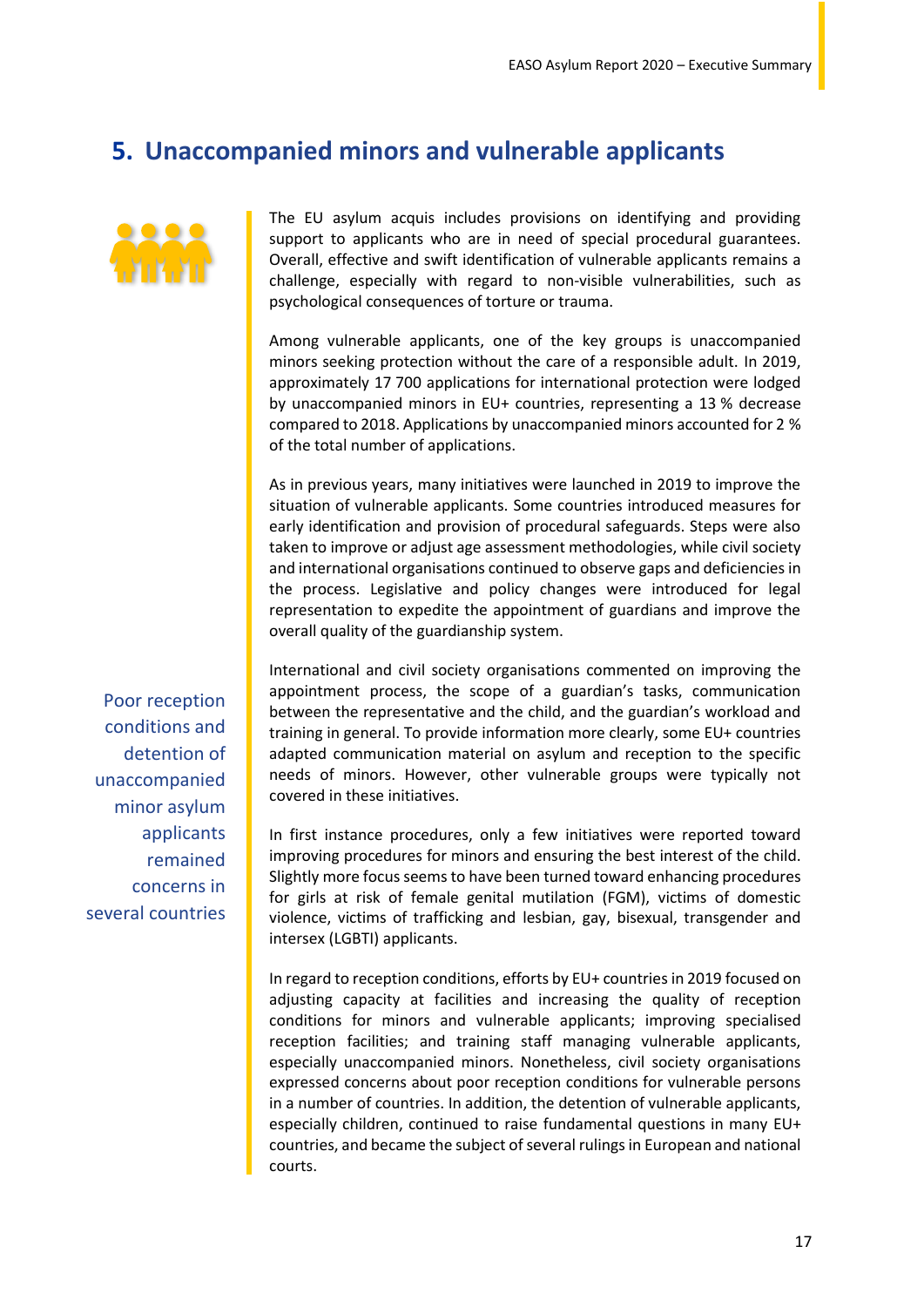The situation of transiting unaccompanied minors was of concern for both national authorities and civil society organisations across Europe. Due to diverse and complex reasons, including the length of the asylum process and the provisions of the Dublin III Regulation, unaccompanied children frequently try to remain unidentified and transit through one or several countries to arrive in a particular Member State.

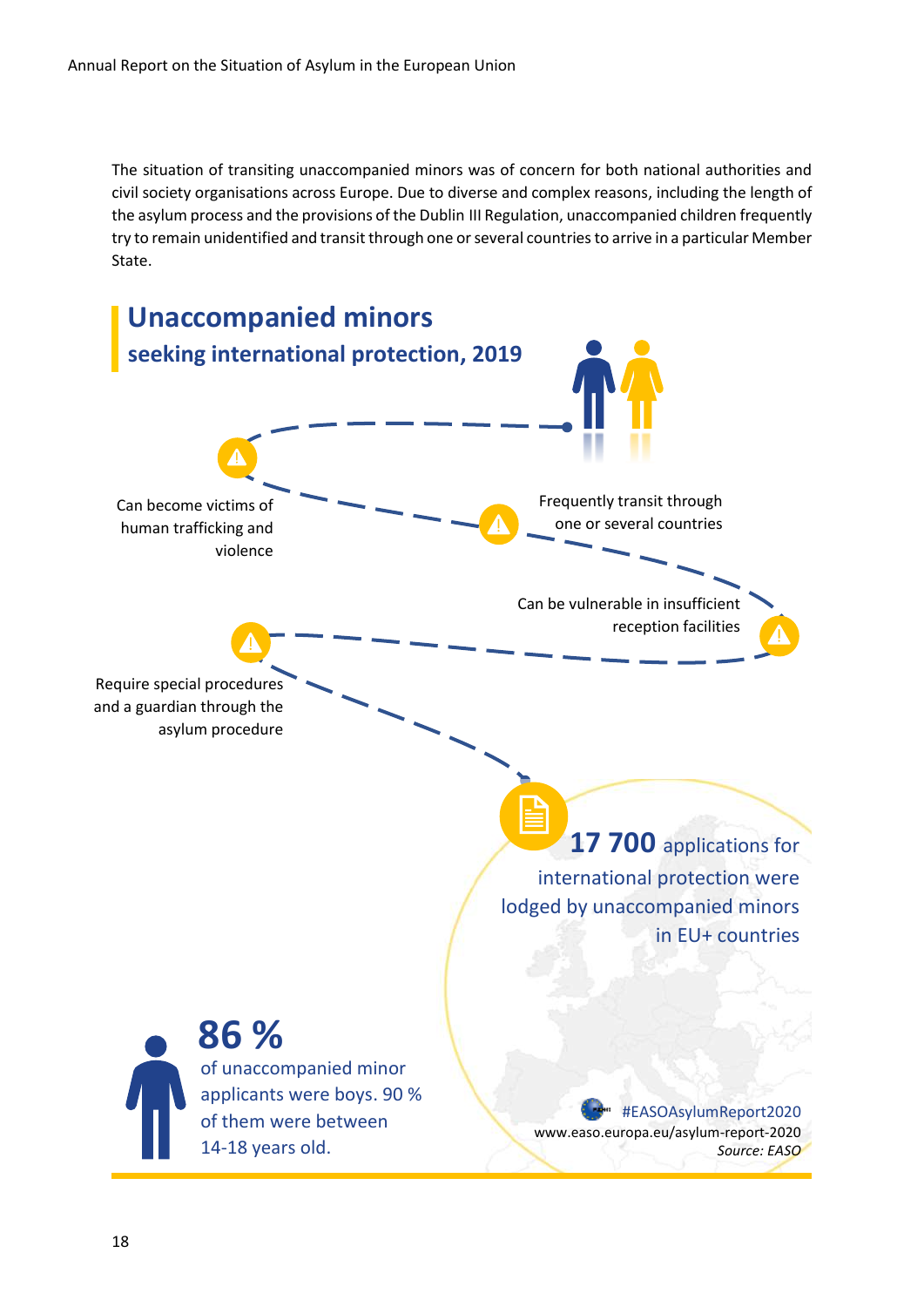## **6. Highlights at the national level**

A number of developments were noted in main thematic areas of the CEAS implemented at the national level in 2019.



#### **Access to procedure**

Most EU+ countries focused on implementing and improving national asylum procedures according to changes in legislation, policy and practice introduced over recent years. These changes from previous years included establishing arrival centres, introducing new technologies to support applicant identification and extending the applicant's duty to cooperate and provide all documentation and relevant information at the early stages of the procedure.

Public debate centred around fundamental legal, political and societal issues regarding the EU's external borders, in particular in relation to search and rescue operations in the Mediterranean Sea, disembarkation and relocation. The European Commission recognised the need for a more structured temporary solution and began to coordinate action to ensure safe disembarkation and rapid relocation of rescued migrants, with plans to develop standard operating procedures.

As a measure to control land borders more tightly, several Member States have temporarily reintroduced controls at internal Schengen borders. Nonetheless, international organisations and civil society organisations continued to report on pushbacks at land and sea borders, removal without proper identification and long waiting periods for registration and lodging.



#### **Access to information**

Persons seeking international protection need information regarding their situation in order to be able to fully communicate their protection needs and personal circumstances and to have them comprehensively and fairly assessed.

In 2019, EU+ countries continued to expand the methods of information provision to both asylum seekers and beneficiaries of international protection, at times through joint projects with NGOs or international organisations. Information was typically provided in various languages through information platforms, leaflets, brochures, video clips or smartphone applications. The information currently provided by countries includes not only aspects of the asylum procedure but also everyday life situations in the host country, integration, return, resettlement and awareness-raising campaigns. Some material is adapted for vulnerable applicants in particular.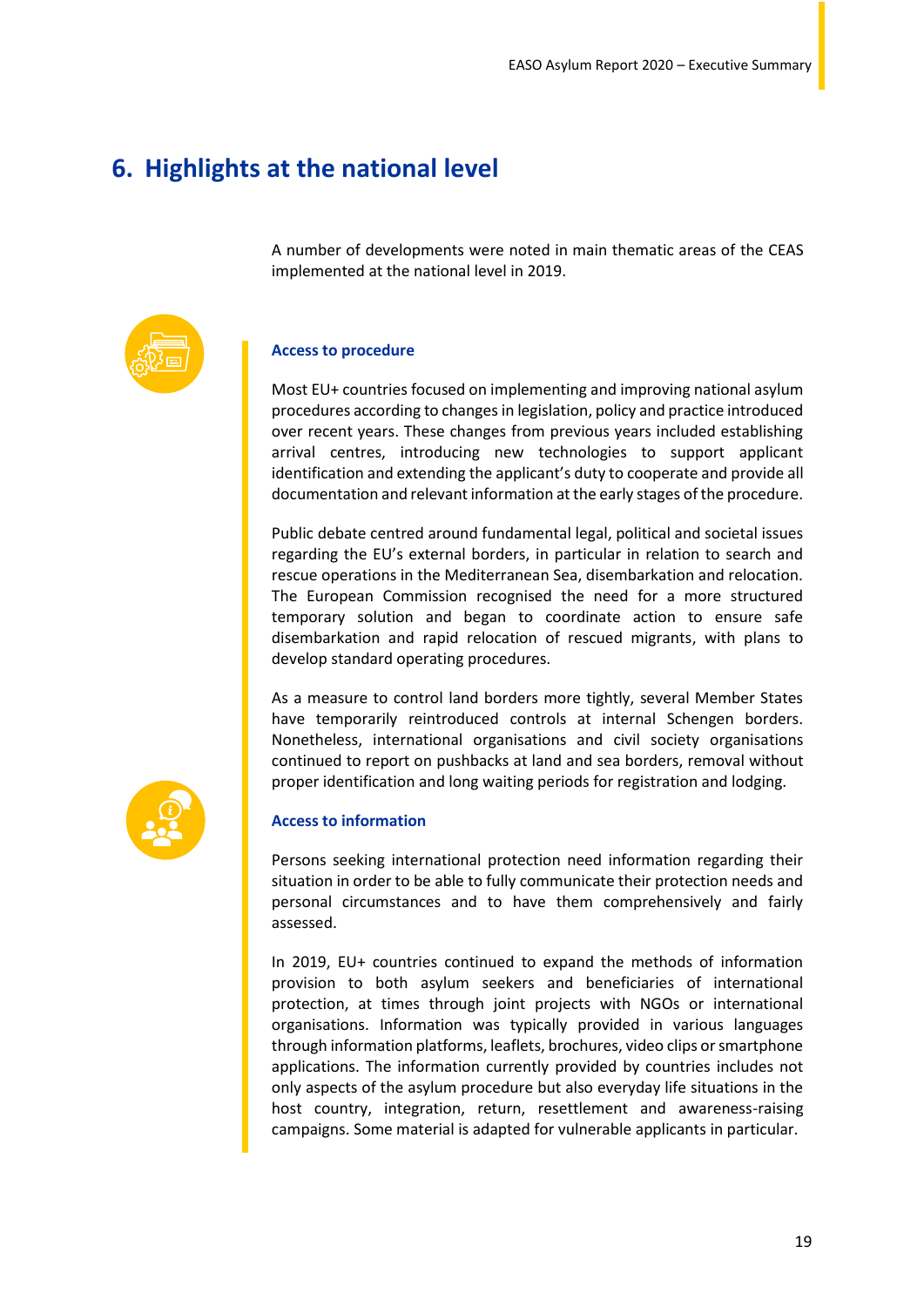#### **Legal assistance and representation**

In 2019, EU+ countries introduced legislative changes to provide and expand free legal counselling and advice to all applicants for international protection through various national programmes. EU+ countries implemented new projects related to legal assistance, as well as continued or expanded previous ones. Concerns expressed by civil society organisations included low financial compensation for legal assistance; lack of adequate facilities to carry out preparatory and private interviews; lack of access to legal assistance for drafting appeals against first instance decisions or the lack of legal aid provided by the government for asylum applicants in detention centres which resulted in NGOs providing *pro bono* legal aid.

#### **Interpretation**

Interpretation services should be in place to ensure that the exchange of information between an applicant and the asylum authority is accurate and understood by both parties.

In 2019, changes in this area included expanding budgets allocated for interpretation provision, increasing the number of interpreters, providing more information in more languages through a variety of media, launching modern technologies to support interpretation and adjusting practices to current needs. Challenges faced by EU+ countries included a lack of personnel at certain stages of the asylum procedure and insufficient qualifications of interpreters engaged in the process.

#### **Special procedures**

During the examination of applications for international protection at first instance, Member States can use special procedures – such as accelerated procedures, border procedures or prioritised procedures – while adhering to the basic principles and guarantees set out in European asylum legislation.

In 2019, Italy and Switzerland implemented new procedures for applications made at the border. In addition, a number of EU+ countries made changes to their national lists of safe countries of origin, while others – such as Cyprus and Italy – introduced these lists for the first time. An accelerated procedure was used in Cyprus for the first time, and as of March 2019, Switzerland applied the accelerated procedure with the aim of reaching a decision in a majority of cases within 140 days.

EU+ countries also focused on defining criteria for subsequent applications for international protection to prevent misuse of the asylum system by filing repetitive applications with no merit.

Within the framework of a regular or special procedure, some countries prioritised the assessment of applications by specific groups of applicants so that they are processed before other applications. For example, due to a sharp increase in applicants from Venezuela and other Latin American countries, Spain prioritised their cases to expedite decisions.





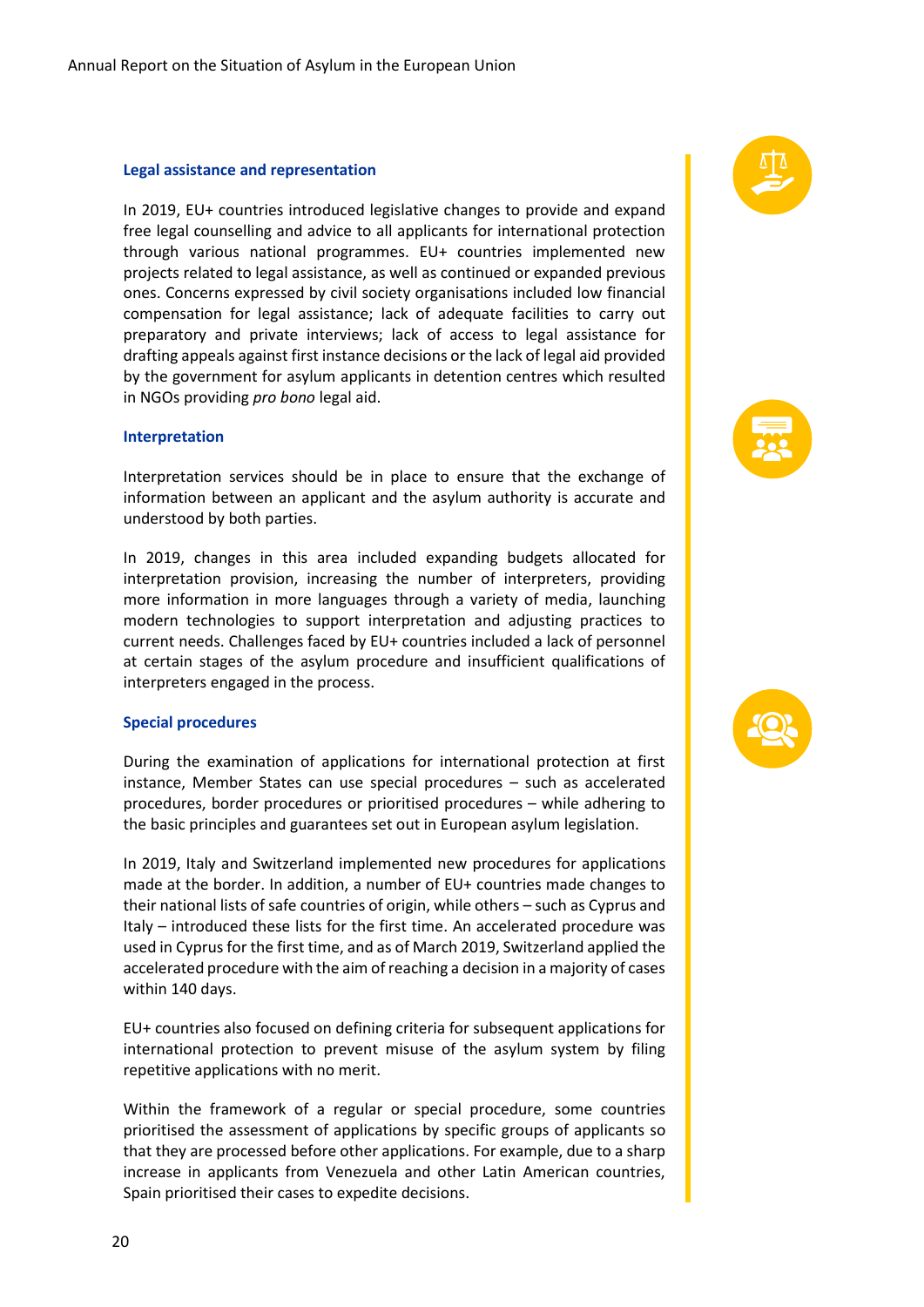| . . |  |
|-----|--|
| _   |  |



**D**

#### **Procedures at first instance**

To improve the efficiency of processing applications and reduce processing times at first instance, EU+ countries implemented legislative amendments, institutional changes, practical measures and new working methods. Challenges raised by civil society organisations still included exceedingly long first instance procedures, which frequently went beyond legal limits.

#### **Reception of applicants for international protection**

EU+ countries focused on implementing the significant changes that were introduced in 2018 in the organisation of national reception procedures. Several countries fine-tuned their institutional frameworks to facilitate the implementation process, and others continued with efforts to expand accommodation for the increased number of applicants. A few countries descaled reception capacity.

To improve reception conditions, several countries established guidelines, implemented monitoring, increased funding and undertook simulation exercises.

Some initiatives over the year aimed at changing the duration, scope and conditions of the entitlement to material reception conditions for certain groups of applicants. Initiatives were also undertaken to address disruptive behaviour and ensure safety at reception facilities. Courts were particularly active in addressing deficiencies in national reception systems, including reviewing reception standards beyond national borders in the context of Dublin transfers.

Yet, UNHCR and civil society organisations identified deficiencies in access to housing, health care and education for children and youth.

#### **Detention**

New legislation or amendments were introduced by EU+ countries to further define or elaborate the grounds for detention and alternatives to detention in the context of both asylum and return procedures. Legislation addressed issues with uncooperative applicants; applicants posing a threat or a danger to the national security of the host country; cases of disruptive or transgressive behaviour; and the risk of absconding. In addition, detention was further linked to the acceleration of asylum procedures and the enforcement of return.

An effort to shift policies toward identifying alternatives to detention was also noted in some countries. As in 2018, concerns were expressed by civil society organisations in a number of countries with the incorrect implementation of EU asylum legislation in relation to the detention of asylum applicants and safeguards within the detention procedure. The European Court of Human Rights (ECHR) remained active in reviewing detention practices and conditions, while clarifying the rights of applicants.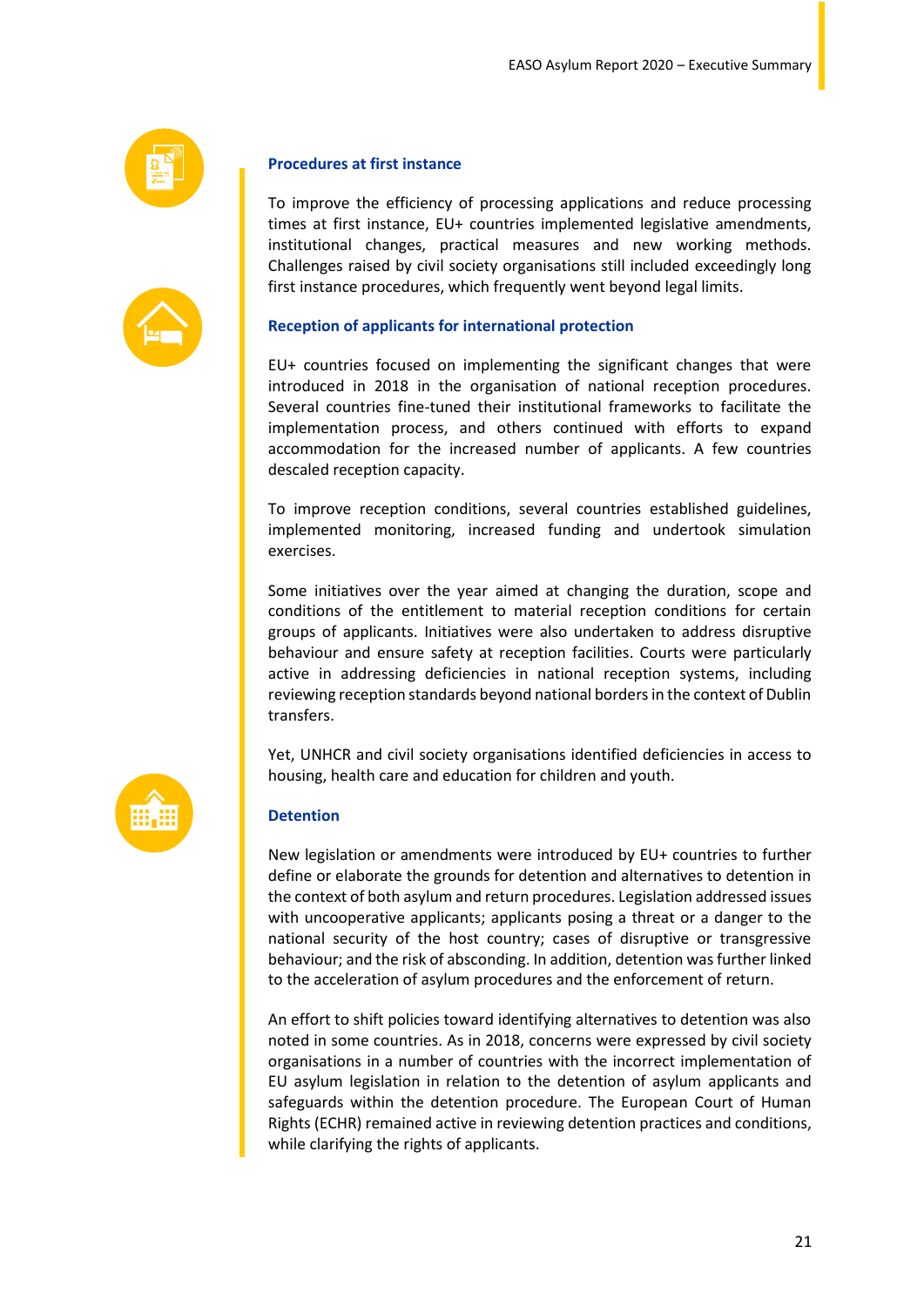#### **Procedures at second instance**

The main areas of developments in 2019 included the suspensive effect of appeals against first instance decisions; changes regarding time limits for appeals; institutional restructuring to define the authority responsible for appeals; the introduction of safeguards provided to applicants; and measures to improve the efficiency of second instance procedures, including using new technologies.

Overall, the backlog of appeals cases and the length of proceedings remained two notable aspects for procedures at second instance in 2019, with several EU+ countries taking measures to reduce the number of pending appeals. As a considerable share of decisions were pending at second instance, courts and tribunals had the opportunity through their decisions to further shape the practical application of the asylum procedure and other areas of CEAS.

#### **Country of origin information**

Facing a high influx of applicants for international protection from diverse countries of origin over recent years, EU+ countries have taken concrete steps to enhance both the range and quality of the information produced on country of origin information.

In 2019, collaboration and expertise-sharing among EU+ countries were strengthened, often coordinated by EASO through specialised networks. In addition, many countries invested in staff training on the methodology of COI research, while fact-finding missions continued to be a primary tool for collecting information and gathering detailed knowledge about the situation in particular countries of origin or transit.

Challenges in the area of COI included the lack of sources in national languages, shortage of detailed information on some countries of origin or applicant profiles, and difficulty in accessing updated information on countries in which the situation changes rapidly.

#### **Statelessness**

Stateless persons and beneficiaries of international protection are two distinct categories in international law, but a person can be both a beneficiary of international protection and stateless. In the context of asylum, statelessness may affect the determination process for an application for protection, as well as the procedural safeguards.

A number of EU+ countries took steps toward addressing statelessness in 2019, including acceding to relevant international legal instruments, establishing dedicated statelessness determination procedures, providing access to citizenship at birth, facilitating access to naturalisation, enhancing the content of protection for stateless persons, accelerating the statelessness determination process and providing for the collection of census data on stateless persons. However, challenges faced by stateless persons in different stages of the asylum procedure, from access to detention and return, seem to persist.





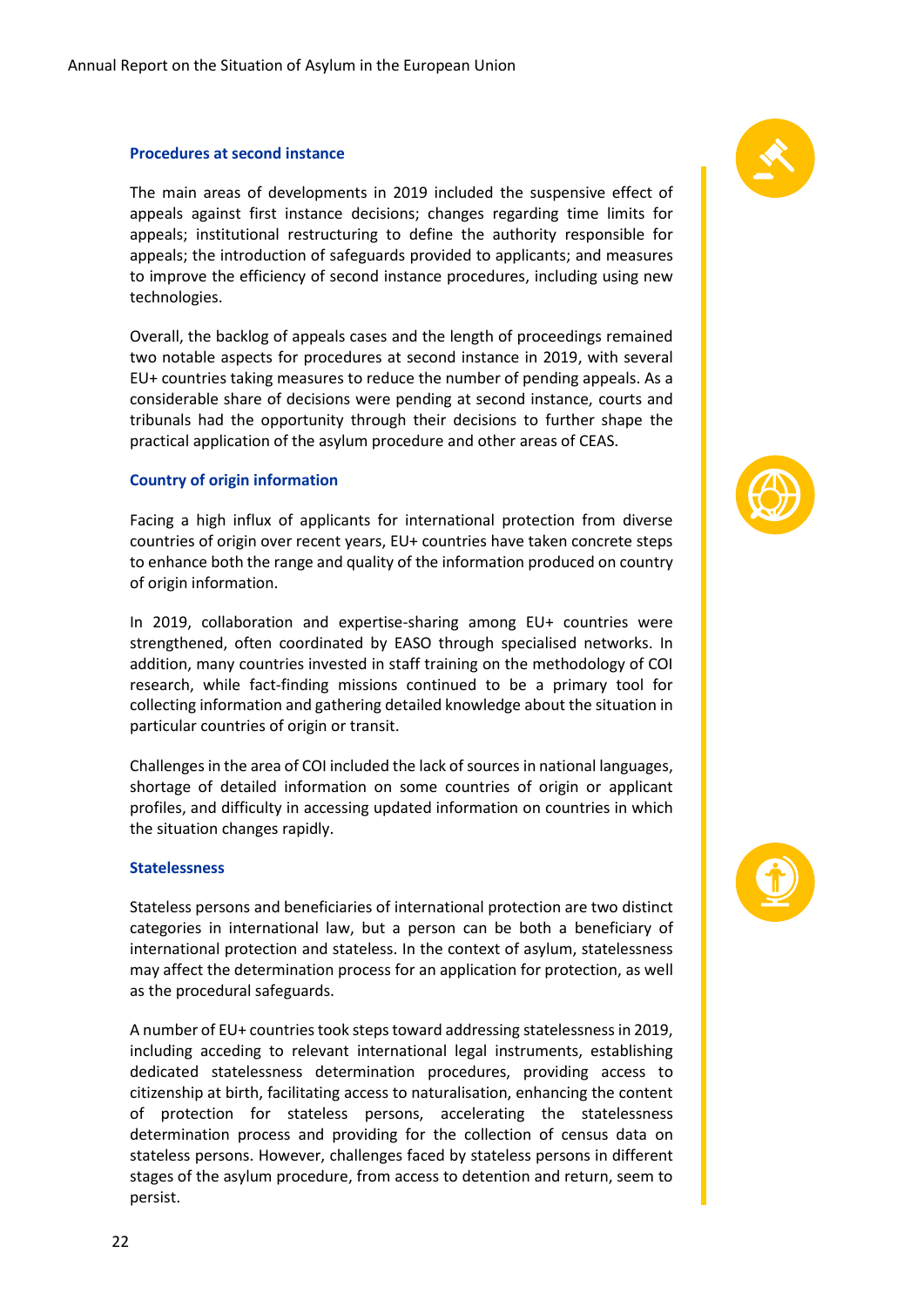

#### **Content of protection**

Persons who have been granted a form of international protection in an EU+ country can benefit from a range of rights and benefits. Developments in legislation, policy and practice on the content of protection were diverse across EU+ countries in 2019, and thus, general trends were difficult to identify.

Initiatives typically addressed particular needs in each country and were tailored to the specific profiles of beneficiaries in those countries. Many developments throughout the year were related to national integration strategies in general and to the review, cessation and revocation of the protection status.

Several legislative initiatives addressed the scope of entitlement to and criteria for family reunification, while some countries developed comprehensive measures to increase the participation of third country nationals in the labour market.

#### **Return of former applicants**

EU+ countries continued their efforts in 2019 to identify solutions for the effective return of persons with no right to stay in the EU, including former applicants for international protection. In its *Annual Risk Analysis for 2020*, Frontex indicated that the number of return decisions issued in 2019 was significantly greaterthan the number of effective returns reportedly carried out in the same year.

In this context, a number of legislative amendments introduced by EU+ countries aimed to facilitate return through additional obligations to cooperate, removing the suspensive effect of appeals against return decisions, increasing possibilities for detention and expediting return procedures.

Practical measures, including new guidelines and technical arrangements, were also introduced to address specific challenges, such as abuse of financial support to return and the risk of absconding after the issuance of a negative decision. In addition, EU+ countries launched and implemented projects aimed at enhancing the quality of the return process while respecting fundamental rights. Efforts also continued to provide channels for the assisted voluntary return of former applicants.



#### **Resettlement and humanitarian admission programmes**

Throughout 2019, EU+ countries made progress toward reaching the goal of resettling 50 000 migrants, as envisaged in the European Commission's recommendations from 2017 under the second [EU Resettlement Scheme.](https://ec.europa.eu/home-affairs/sites/homeaffairs/files/what-we-do/policies/european-agenda-migration/201912_delivering-on-resettlement.pdf)

In 2019, approximately 30 700 persons arrived in Europe through resettlement, 8 % more than in 2018. As has been the case for three years, Syrians accounted for nearly two-thirds of all resettled persons. Responding to a call by the European Commission, EU+ countries pledged another 29 500 resettlement places for 2020.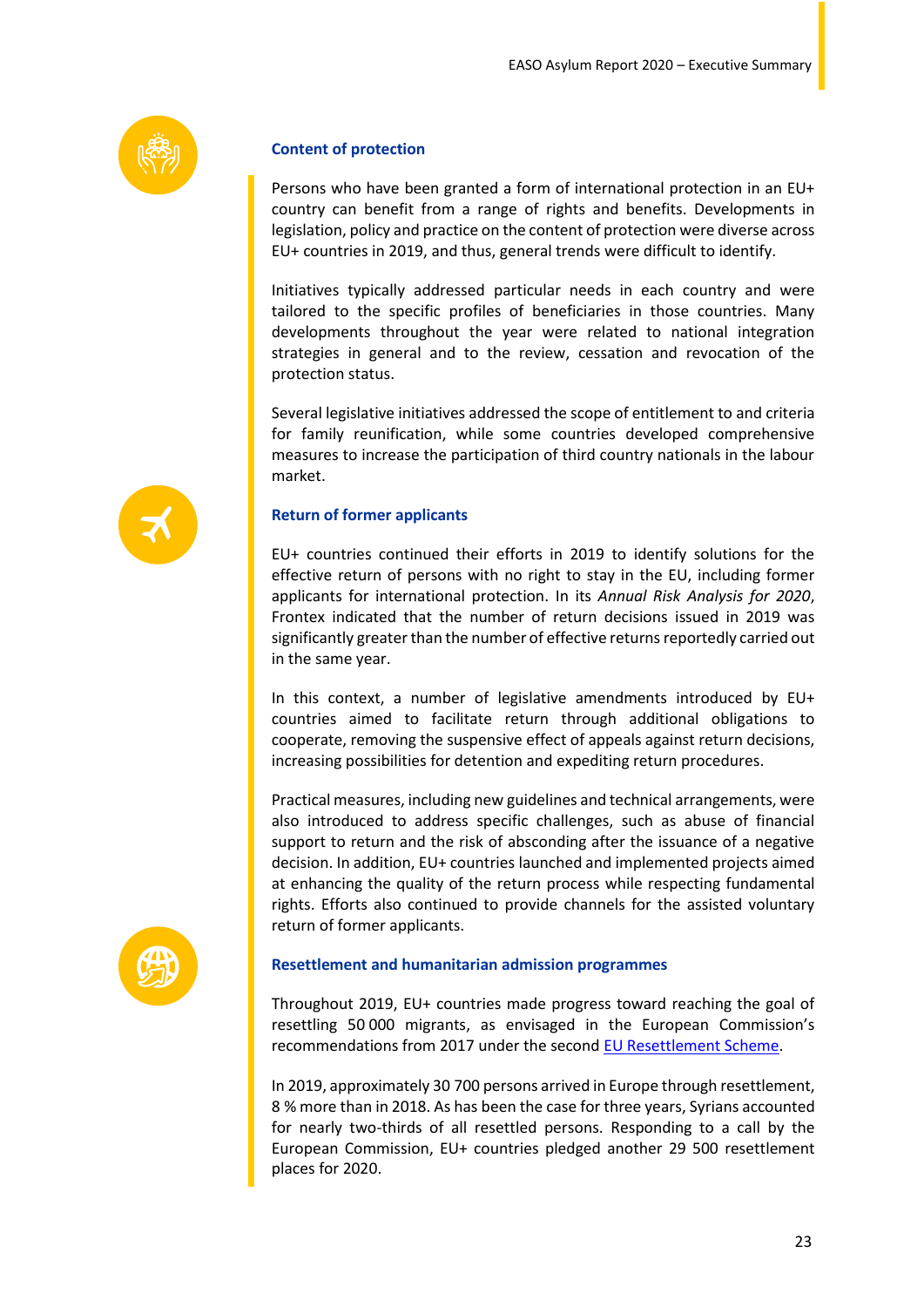

*Source: EASO*

 $\overline{a}$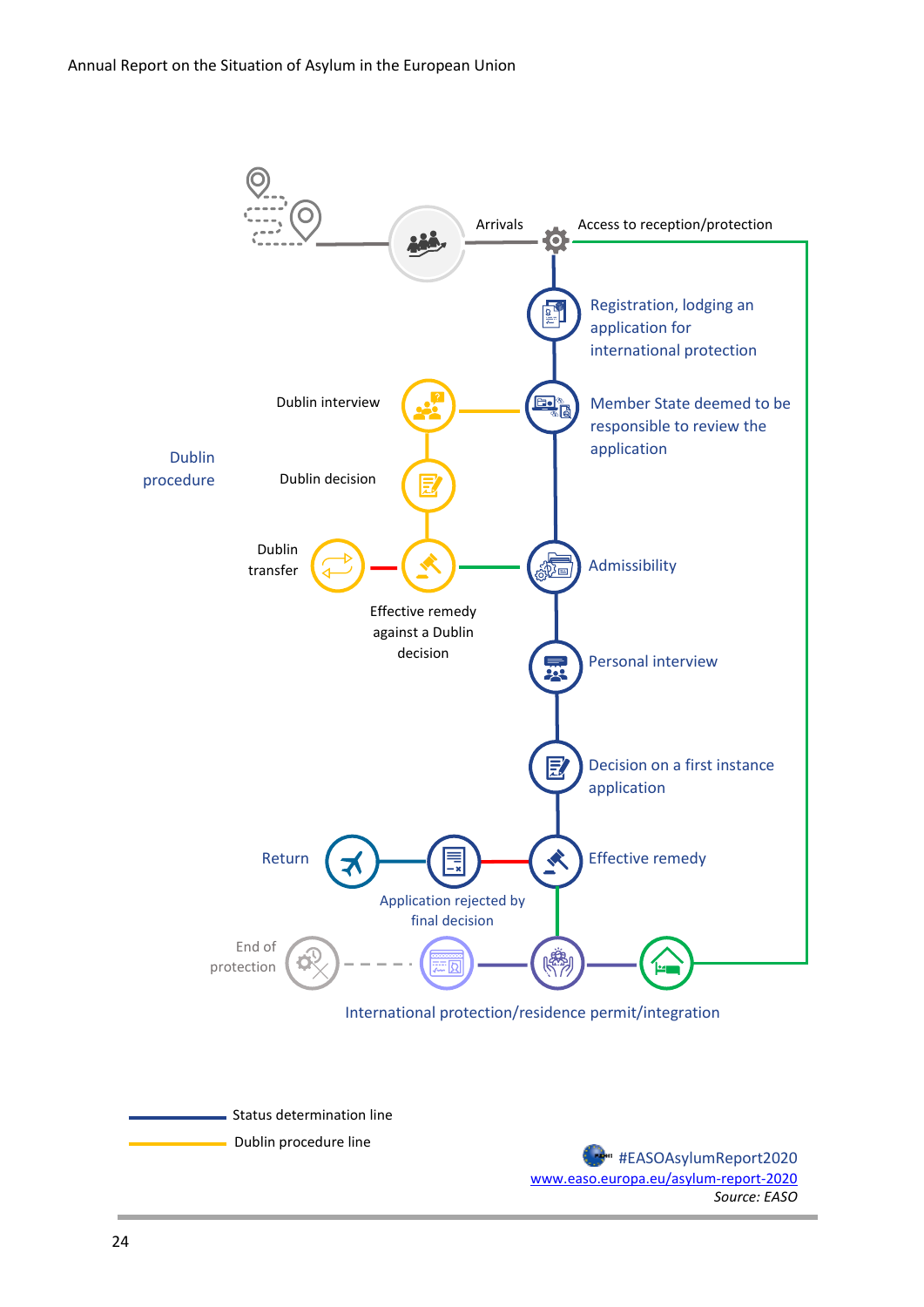## **Conclusions**

In 2019, the number of applications for international protection increased in Europe for the first time since 2015. Against this background, EU+ countries continued their efforts to further calibrate their asylum systems and enhance solutions for international protection, building on initiatives introduced in previous years.

As outlined in the report, major developments included:

The backlog of applications for international protection still awaiting a decision remained much higher compared to the pre-2015 level, illustrating the heightened pressure under which EU+ asylum and reception systems are still operating.



Secondary movements of applicants have attracted increasing attention among EU+ countries and added to debates about the current functioning of the Dublin procedure.

EU+ countries continued to place an emphasis on swift registration and collection of detailed information from applicants in the early stages of the asylum procedure to distinguish more efficiently between persons in need of protection and those who will be directed to return. This has been coupled with measures to enhance border procedures.

 $\rightarrow$ 

Efforts increased across EU+ countries to support the needs of applicants with vulnerabilities, from early identification and provision of procedural safeguards to improving specialised reception facilities and developing tailor-made information materials for unaccompanied minor applicants in particular.

With a considerable number of cases pending at second instance, courts and tribunals continued to play an important role in shaping the practical application of the provisions of the European asylum acquis.

Despite continued efforts by EU+ countries to identify solutions for the effective return of persons with no right to stay in the EU, including former applicants for international protection, the number of actual returns remained much lower than return decisions.

In the absence of major legislative progress toward the adoption of the CEAS reform package, considerable work was accomplished in policy implementation and practical cooperation among EU+ countries in the area of asylum.

Fundamental issues regarding the EU's external borders remained at the forefront of public debate, particularly in relation to search and rescue operations in the Mediterranean Sea and the safe disembarkation and relocation of rescued migrants. The increased migration flows along the Eastern Mediterranean route amplified the pre-existing pressure on the asylum systems of Member States in the region. To assist frontline Member States along the Central and Eastern Mediterranean routes, in 2019 EASO improved and, when needed, expanded its operational support to Cyprus, Greece, Italy and Malta.

The trends outlined in the *EASO Asylum Report 2020* set the background for the current year. In addition, the novel COVID-19 global outbreak will play a critical role in shaping asylum-related developments by highlighting the need for innovative approaches toward ensuring full respect for the right to asylum. With the New Pact on Migration and Asylum currently being drafted, lessons drawn from the COVID-19 pandemic may be valuable in modernising and improving asylum procedures across EU+ countries.